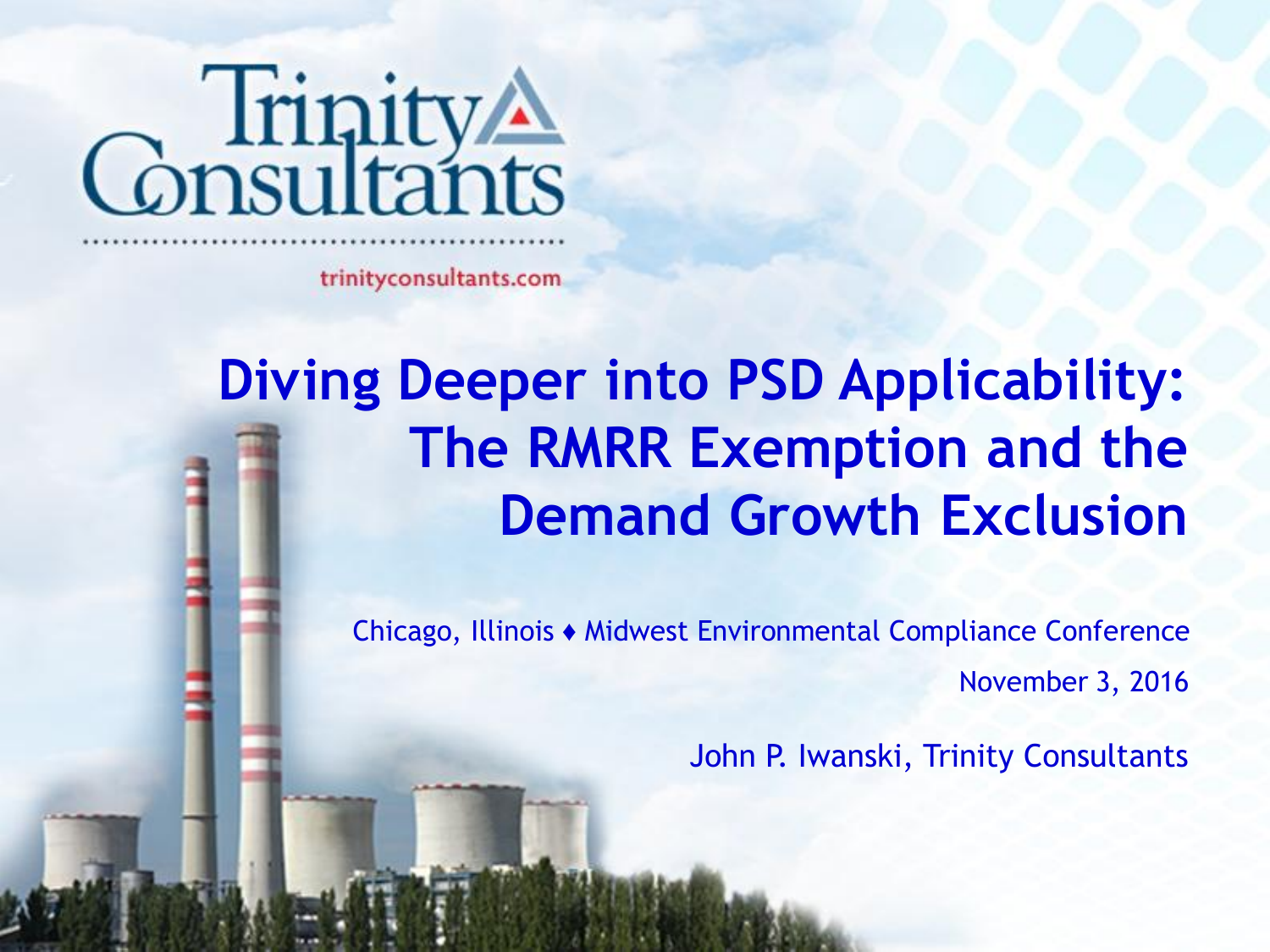### **Two Topics for Discussion**

- ˃ Routine Maintenance, Repair, and Replacement (RMRR)
- ˃ Projected Actual Emissions (PAE) and Use of the Demand Growth Exclusion (DGE)



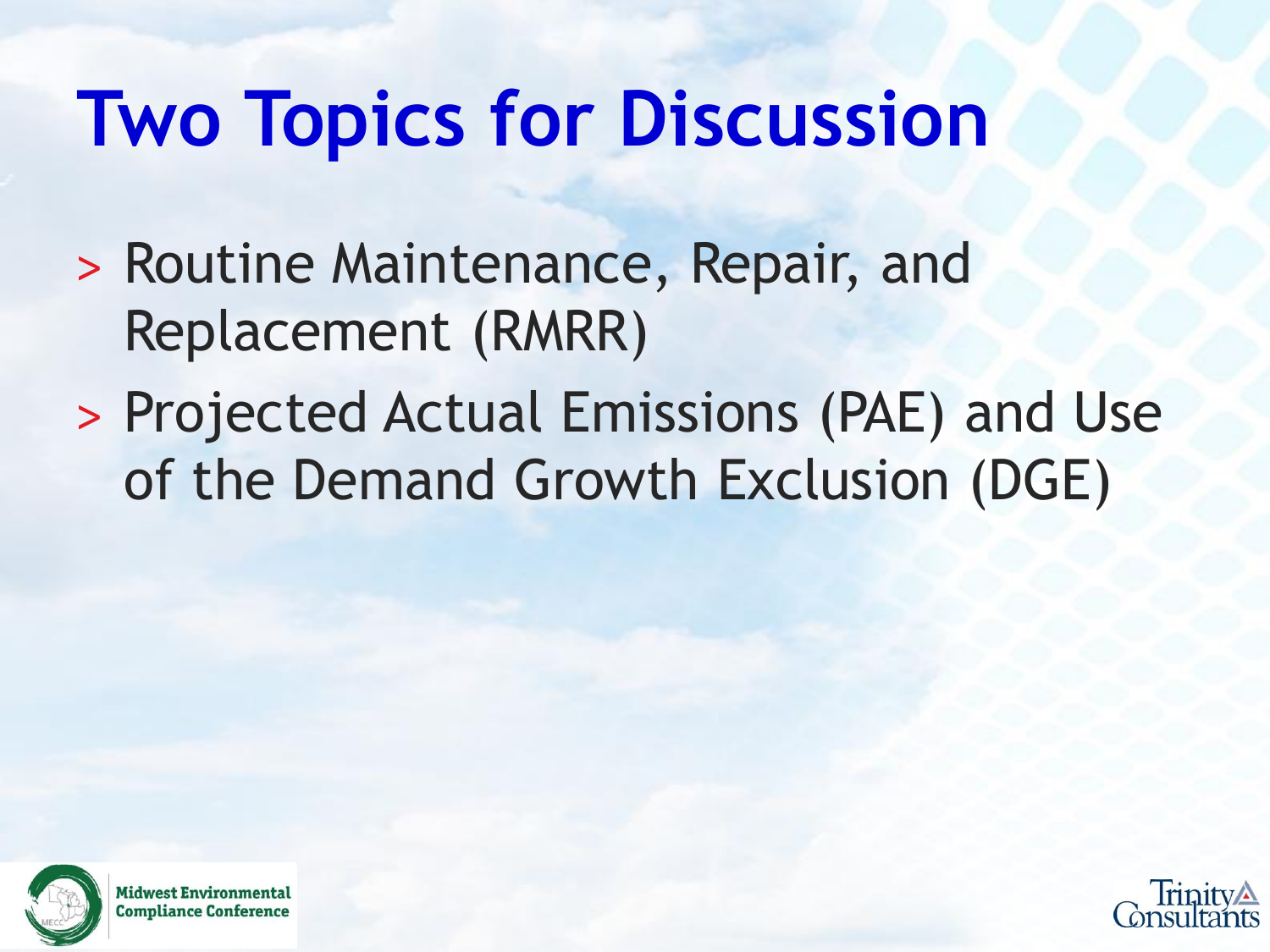### **1. RMRR**



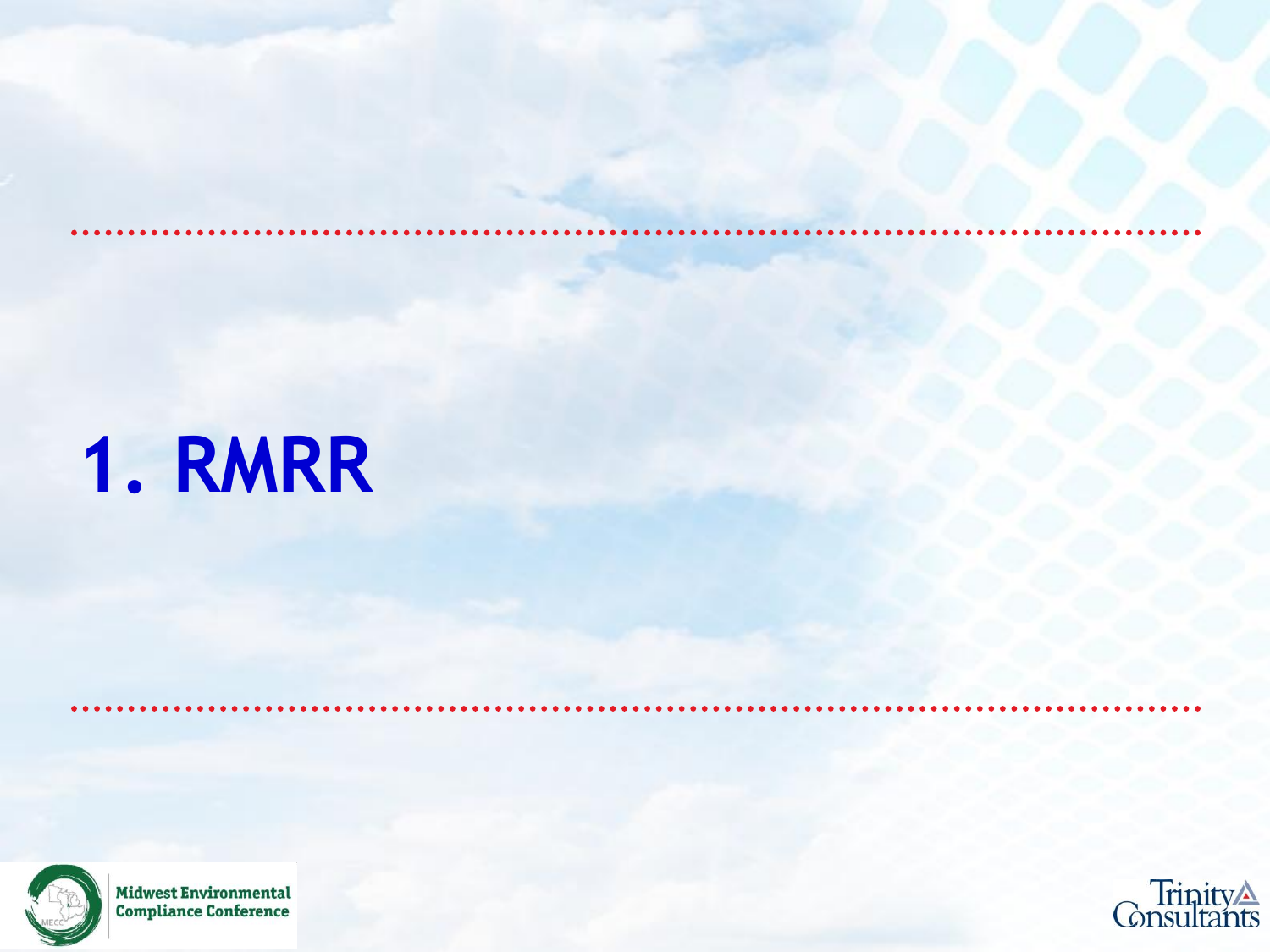# **Routine Maintenance, Repair, Replacement Exemption**

- ˃ Does a project qualify for the routine maintenance, repair, replacement exemption?
	- Assess nature, extent, purpose, frequency, and cost of project



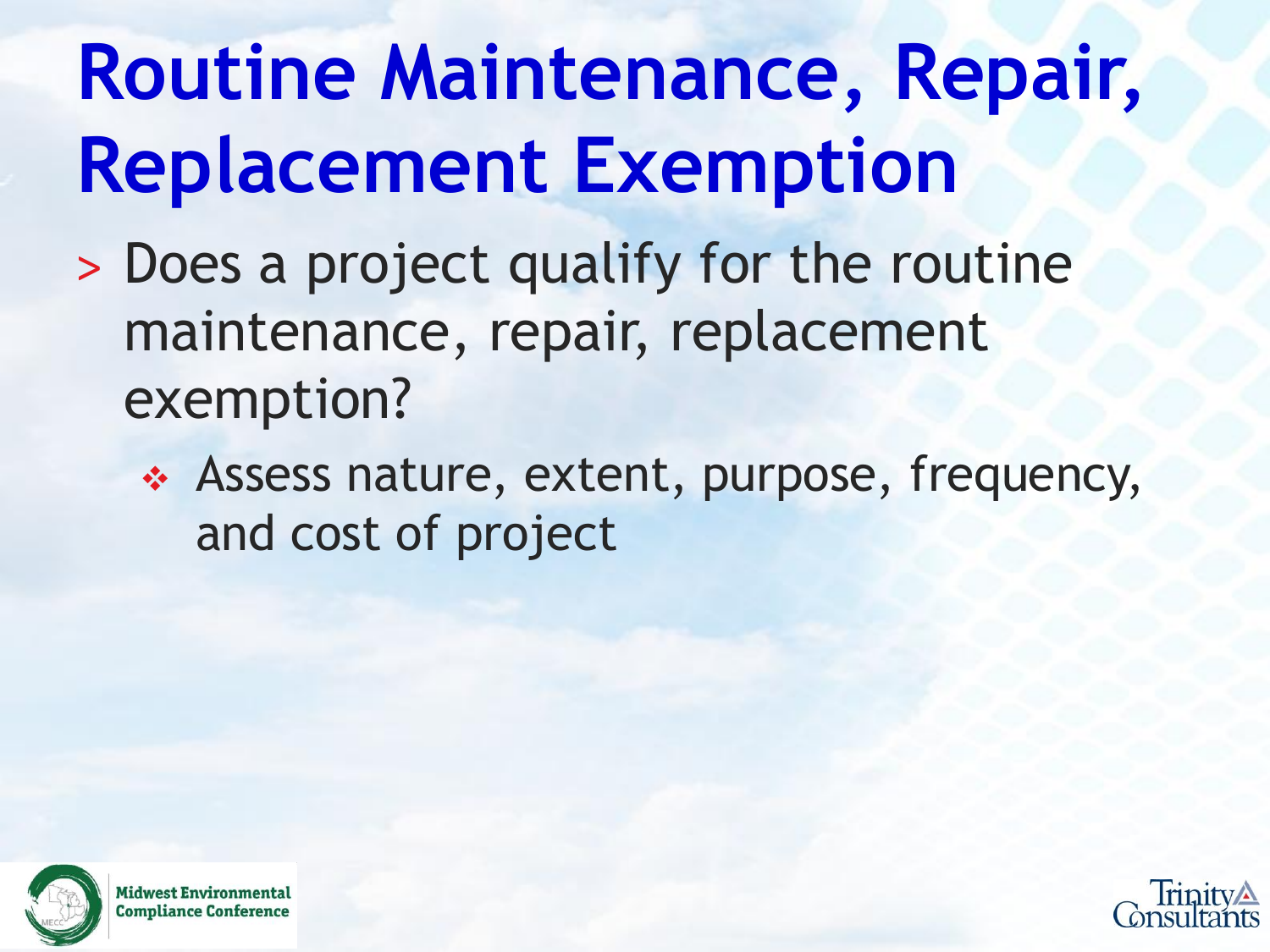# **Some Key Historical Interpretations of RMRR**

- ˃ Weyerhaeuser Springfield OR (1975)
- ˃ [Cyprus Casa Grande \(](https://www.epa.gov/sites/production/files/2015-07/documents/cyprusca.pdf)1987)
- ˃ [WEPCO](https://www.epa.gov/sites/production/files/2015-07/documents/wpco2.pdf) (1988)
- ˃ January 1999 EPA Enforcement Alert
- > EPA Region V [Detroit Edison Evaluation](https://www.epa.gov/sites/production/files/2015-07/documents/detedisn.pdf)
- > EPA Region IV [PCA Letter](https://www.epa.gov/sites/production/files/2015-07/documents/pca2001.pdf)
- ˃ 2007 Federal Court Settlement
- ˃ DOJ Interpretation (2002)
- > 1999 EPA Region II letter to NJ Turbine maintenance
- > September 18, 2012 [US v. Louisiana Generating](http://www.acoel.org/file.axd?file=2012/11/louisiana.pdf)
- > February 6, 2014 [PA v. Allegany Energy](http://www.lawandenvironment.com/wp-content/uploads/sites/5/2014/02/621.pdf)
- > March 17, 2014 [US v. Duke Energy](http://www.freshlawblog.com/files/2014/03/US-v-Duke-Energy-3-17-2014.pdf)
- > February 24, 2016 EPA v. Ameren



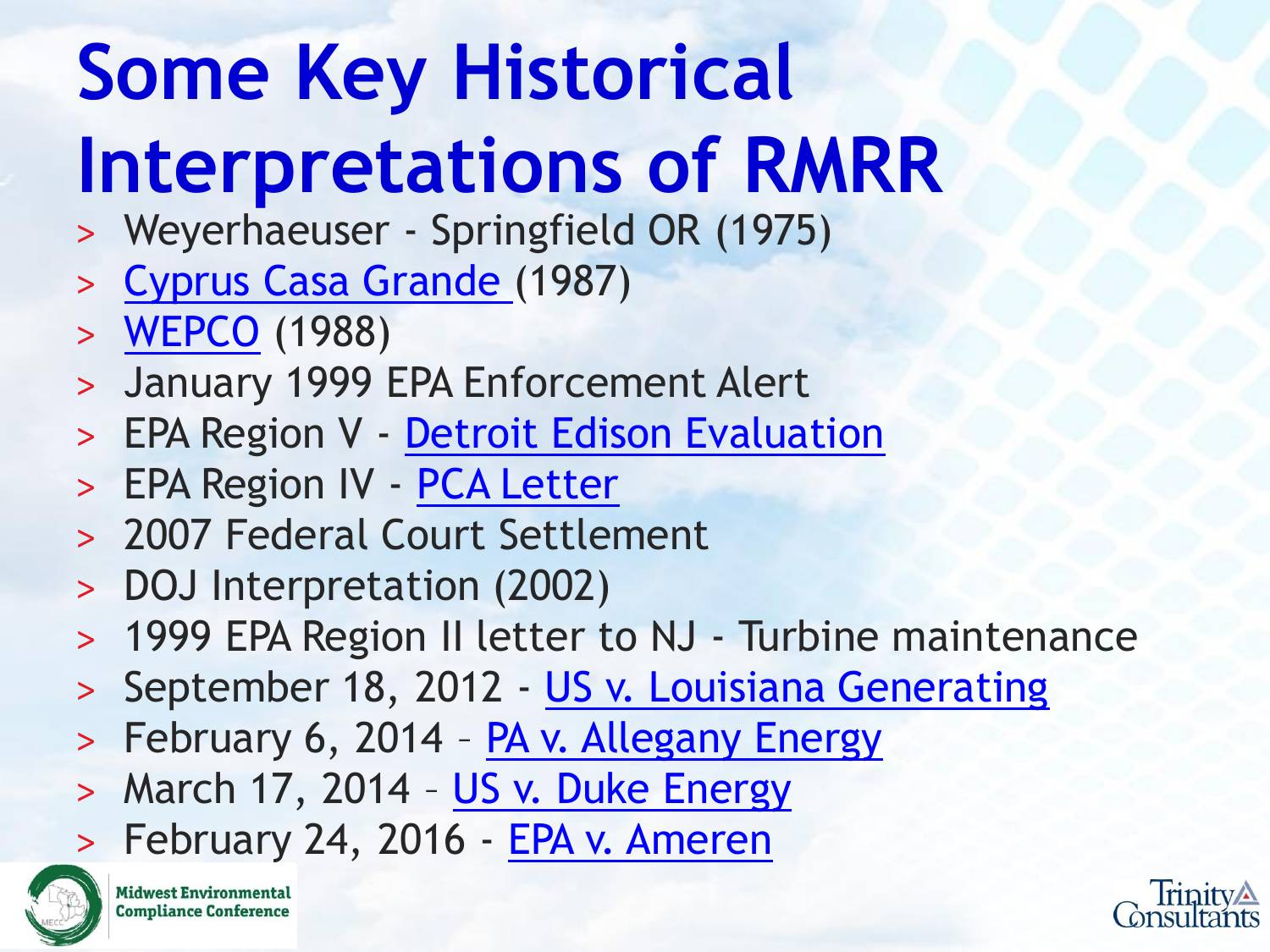### **WEPCO (1988) (1 of 2)**

- > Restoring five individual units to their original capacity to extend the useful live
- ˃ Sought exemption under RMRR
- ˃ EPA assessed "nature, extent, purpose, frequency, and cost of the work, as well as other findings to arrive at a common-sense finding"



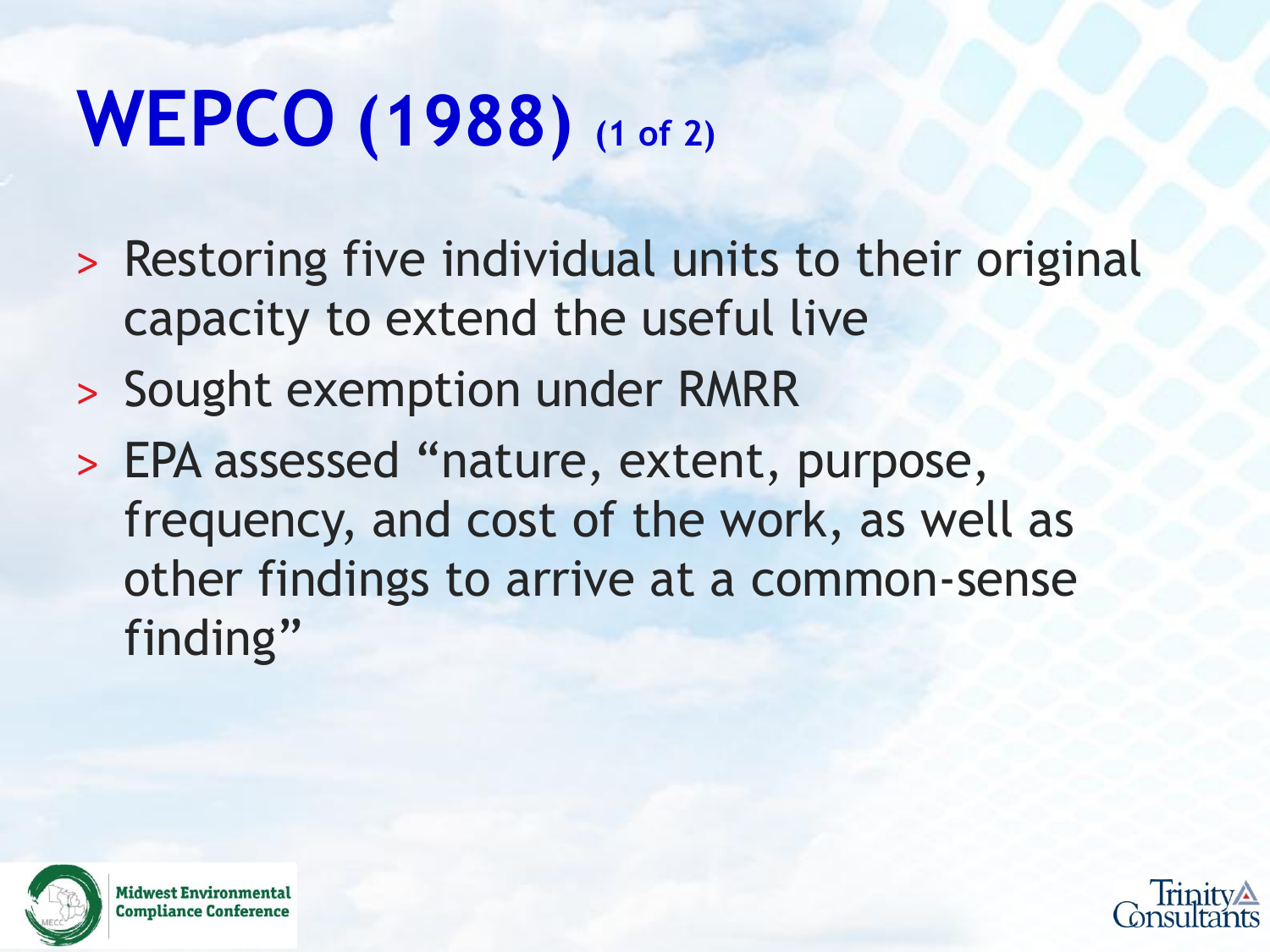# **WEPCO (1988) (2 of 2)**

˃ EPA ruled NOT routine based on the following:

- Replacement of numerous major components (rear steam drum, air heaters, major mechanical and electrical auxiliary systems) over 4-year period (nature/extent)
- Life extension project (purpose)
- This type of work rarely, if ever, is performed at coal-fired electric plants (frequency)
- Cost of the work was substantial (15% of replacement) (cost)





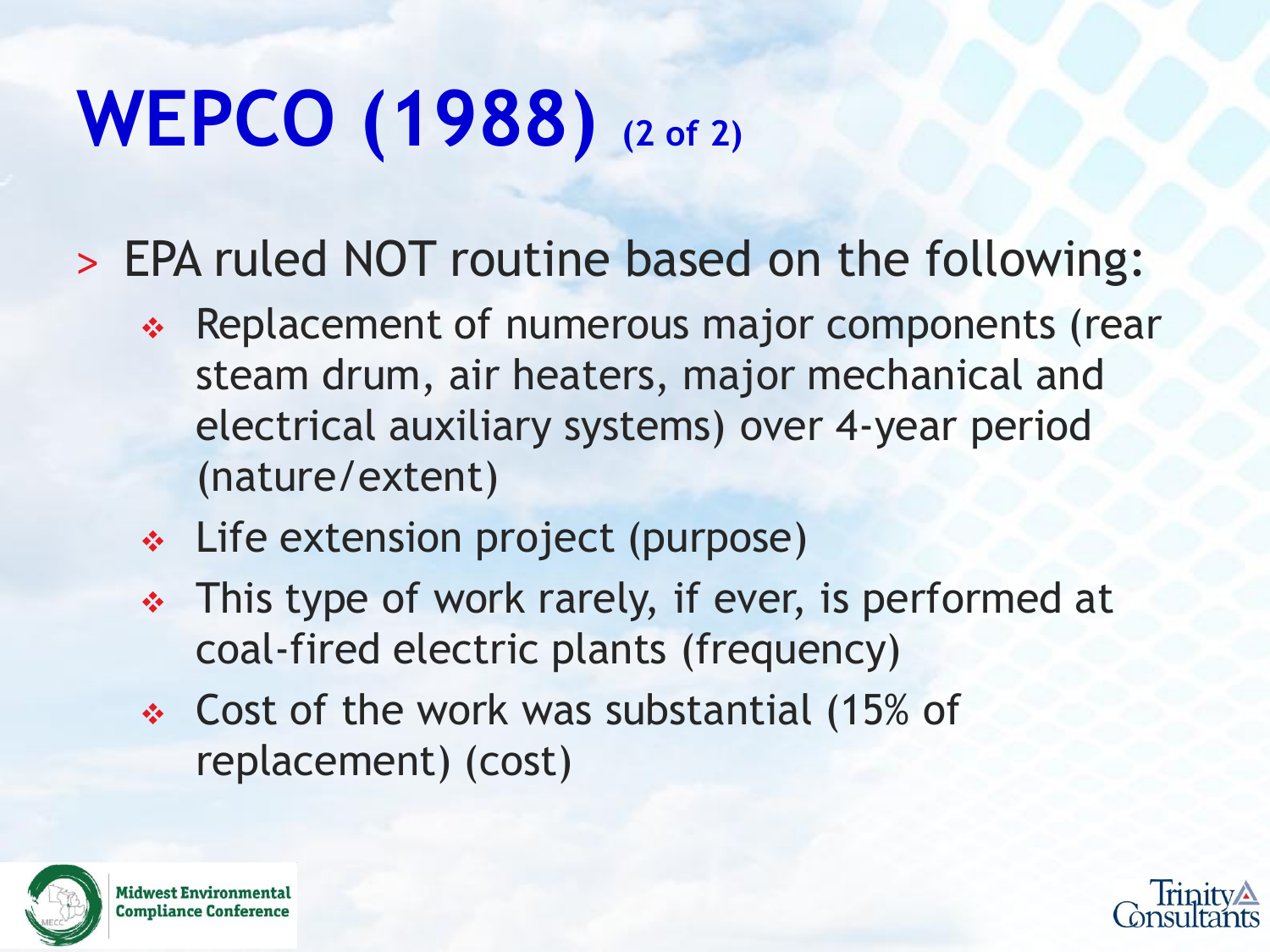### **EPA v. Ameren (2016) (1 of 5)**

- ˃ Ameren allegedly undertook major modifications at their Rush Island Plant in Festus, Missouri without obtaining the requisite permits
- ˃ Two projects are at issue with EPA. Units 1 and 2 of the Rush Island Plant are coal-fired electric generating units that operate nearly continuously when available.
	- EPA alleges that Ameren performed major modifications on Unit 1 from approximately February 2007 to May 2007 ("2007 Project") when it replaced the Unit's economizer, reheater, lower slope tubes, and air preheater.
	- EPA also alleges that Ameren performed major modifications on Unit 2 from approximately January 2010 to April 2010 ("2010 Project") when it replaced the Unit's economizer, reheater, and air preheater.
- ˃ Nine separate motions for partial summary judgment most were denied. Court-case will follow (or both sides will settle) – trial occurred early this Fall. But:
	- **Insight provided on RMRR**
	- $\cdot$  Insight provided on demand growth exclusion (DGE)





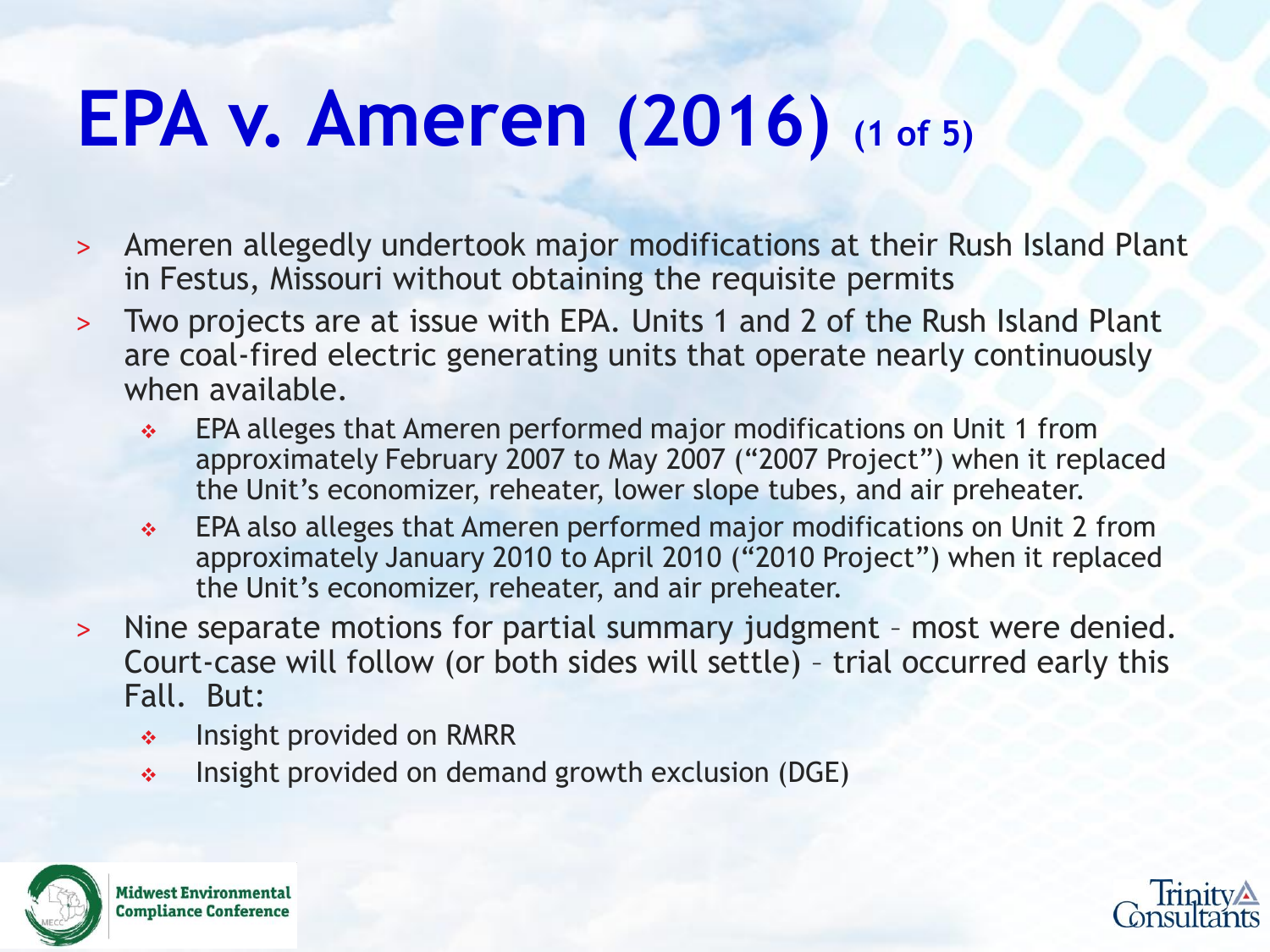### **EPA v. Ameren (2016) (2 of 5)**

- ˃ The RMRR related motions present overlapping questions on three topics:
	- 1. What is the legal standard for determining whether work qualifies under the RMRR exemption?
	- 2. Which party bears the burden of proof?
	- 3. Should the challenged component replacements be considered part of one "project" for purposes of determining whether a project is RMRR, or must each replaced component be analyzed independently?
- ˃ EPA also wanted a summary judgment ruling that the projects at hand were not RMRR (Judge denied that request; will be settled at trial)



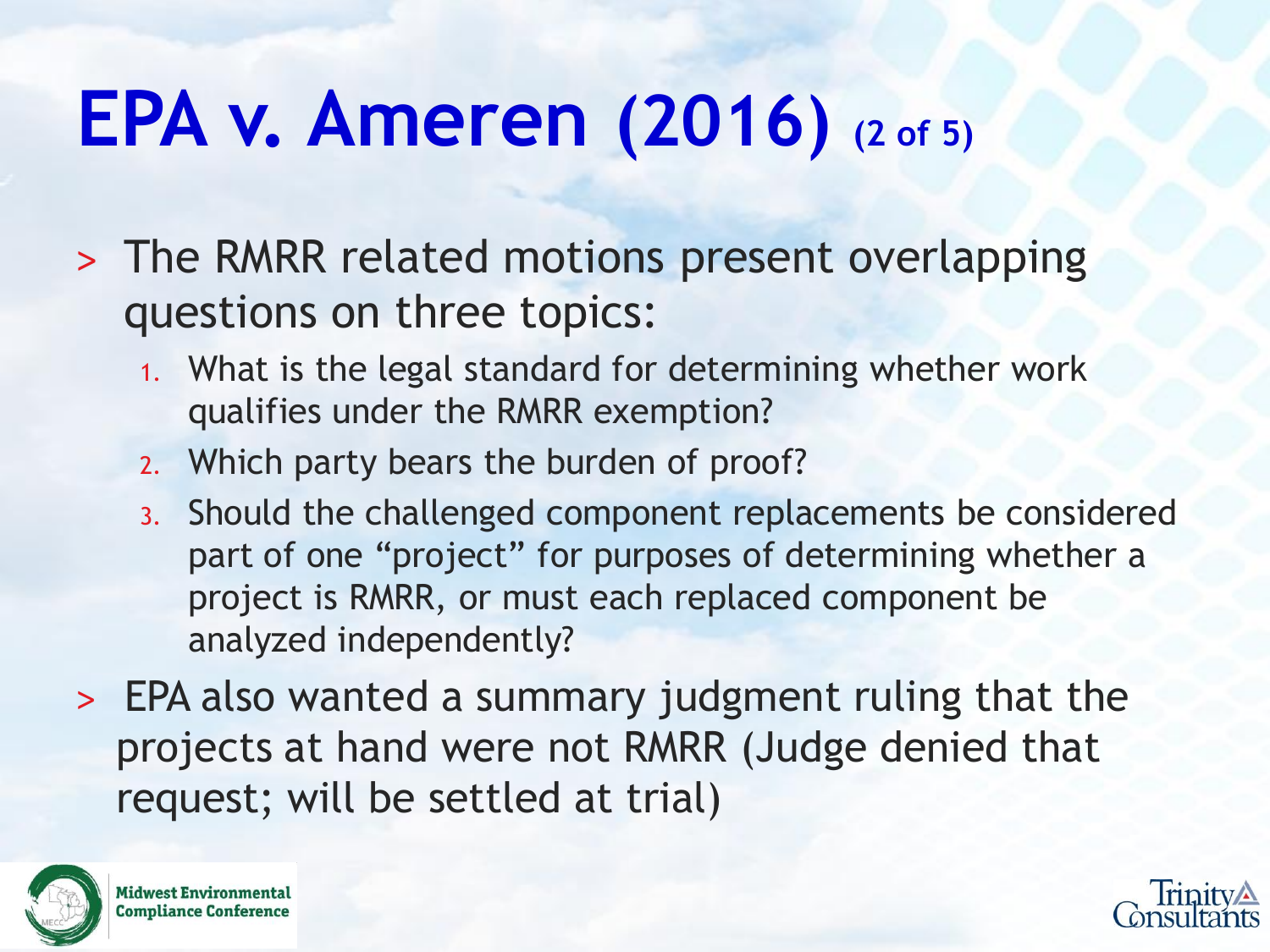### **EPA v. Ameren (2016) (3 of 5)**

#### > Legal standard for RMRR

- "I hold that the RMRR exemption is a narrow one and is generally limited to *de minimis* circumstances." (Judge agrees with courts that have upheld EPA's interpretation)
- Judge cites the 5 WEPCO factors
- Judge also addressed the frequency/routineness question
	- ♦ A three-part frequency analysis provides that the Court will consider all of the *WEPCO* factors, including frequency, taking into consideration the work conducted at the particular unit, the work conducted by others in the industry, and the work conducted at other individual units within the industry."
	- ♦ "…I am persuaded that this three-part inquiry is consistent with *WEPCO*  and the PSD requirements, I will adopt this as part of the standard."
	- $\cdot$  "Frequency will be evaluated by considering the work conducted at the particular unit, work conducted by others in the industry, and work conducted at other individual units within the industry. **In evaluating frequency, the most relevant inquiry is how often similar projects have been undertaken at particular units in the industry, not how many similar projects have been implemented industry wide."**



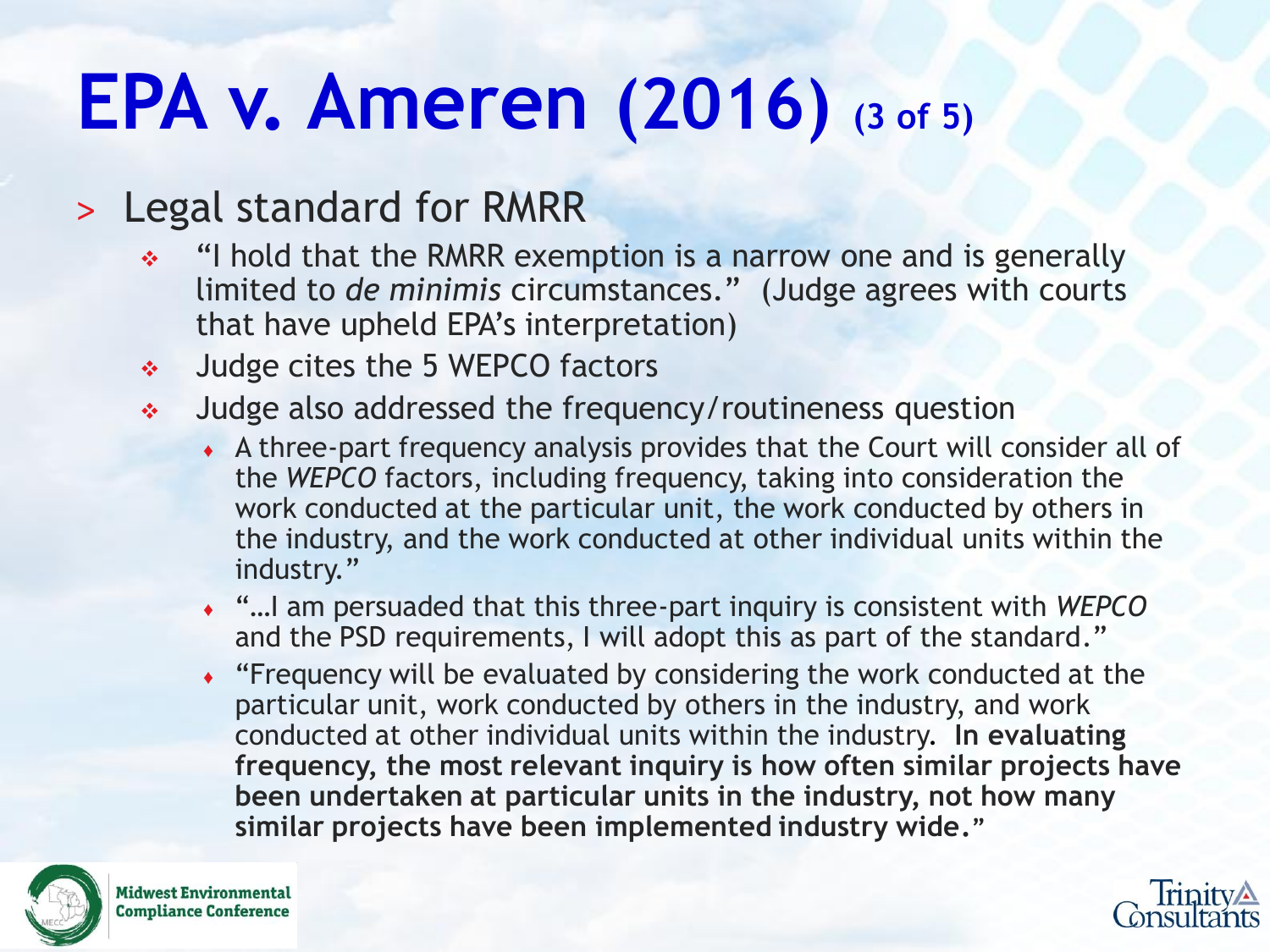### **EPA v. Ameren (2016) (4 of 5)**

#### ˃ Which party bears the burden of proof?

- \* "...while EPA must demonstrate that it is entitled to summary judgment to prevail in its motion, Ameren ultimately bears the burden of proving that the RMRR applies to the projects at issue."
- ˃ Should the challenged component replacements be considered part of one "project" for purposes of determining whether a project is RMRR, or must each replaced component be analyzed independently?
	- "Most persuasive to me is EPA's interpretation of the exclusion, which, based on the determination letters EPA cites, indicates that EPA has consistently interpreted the RMRR exclusion as requiring review based on the "principle that a non-routine collection of activities, considered 'as a whole,' is not exempt under routine exclusion, even if individual activities could be characterized as routine."



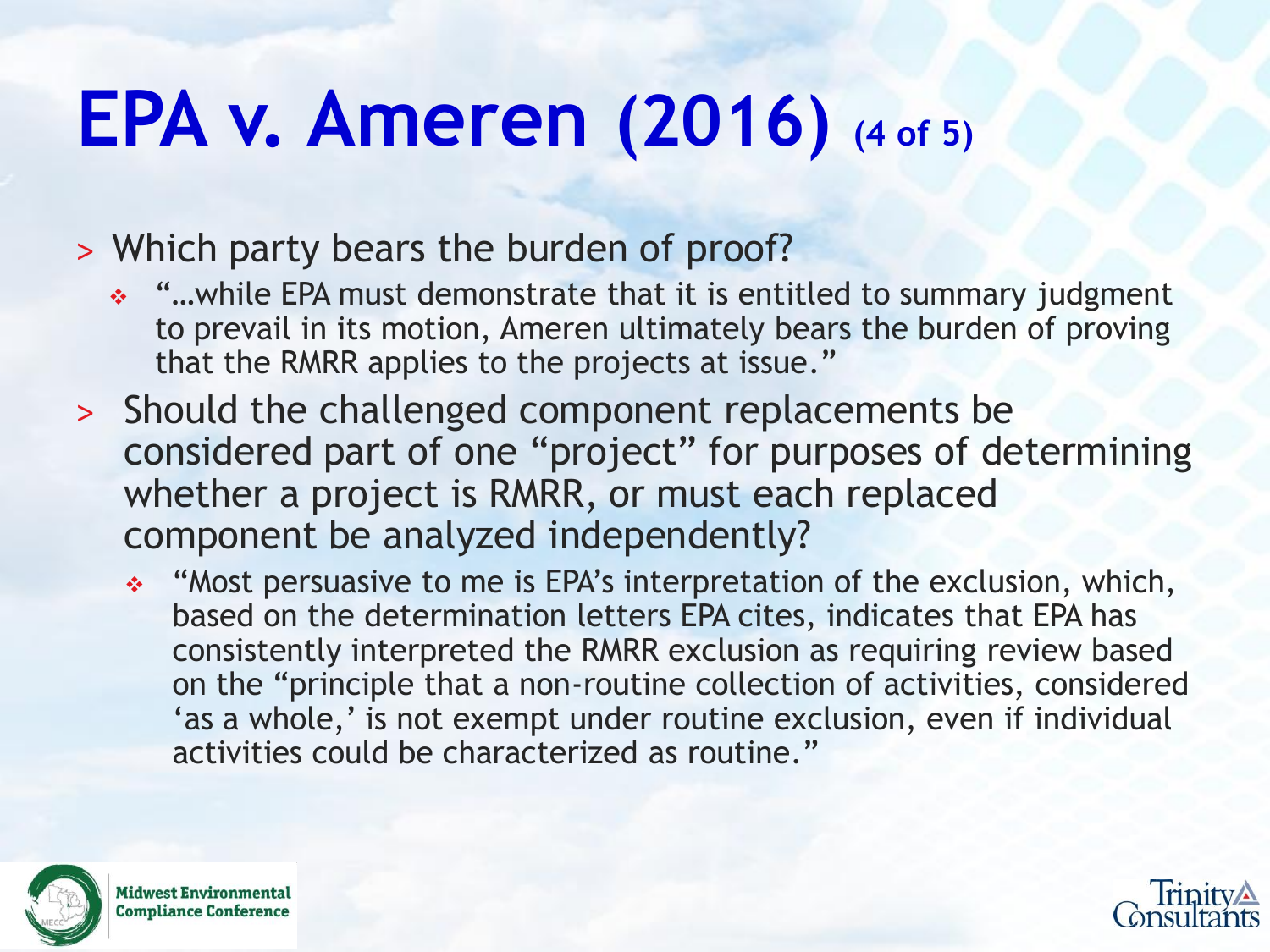### **EPA v. Ameren (2016) (5 of 5)**

For all of these reasons, I find that separate equipment or component replacements should be taken as a whole, i.e., multiple component replacements may constitute one "project," for purposes of the RMRR analysis, if, consistent with the WEPCO four-factor analysis and the requirements that the review be made on a case-by-case basis to arrive at a common sense determination, it appears that the work was done as part of one project. Under this common sense framework, I agree with EPA that whether the challenged work was planned for together, budgeted together, performed together, and undertaken for the same purpose are relevant to the inquiry.



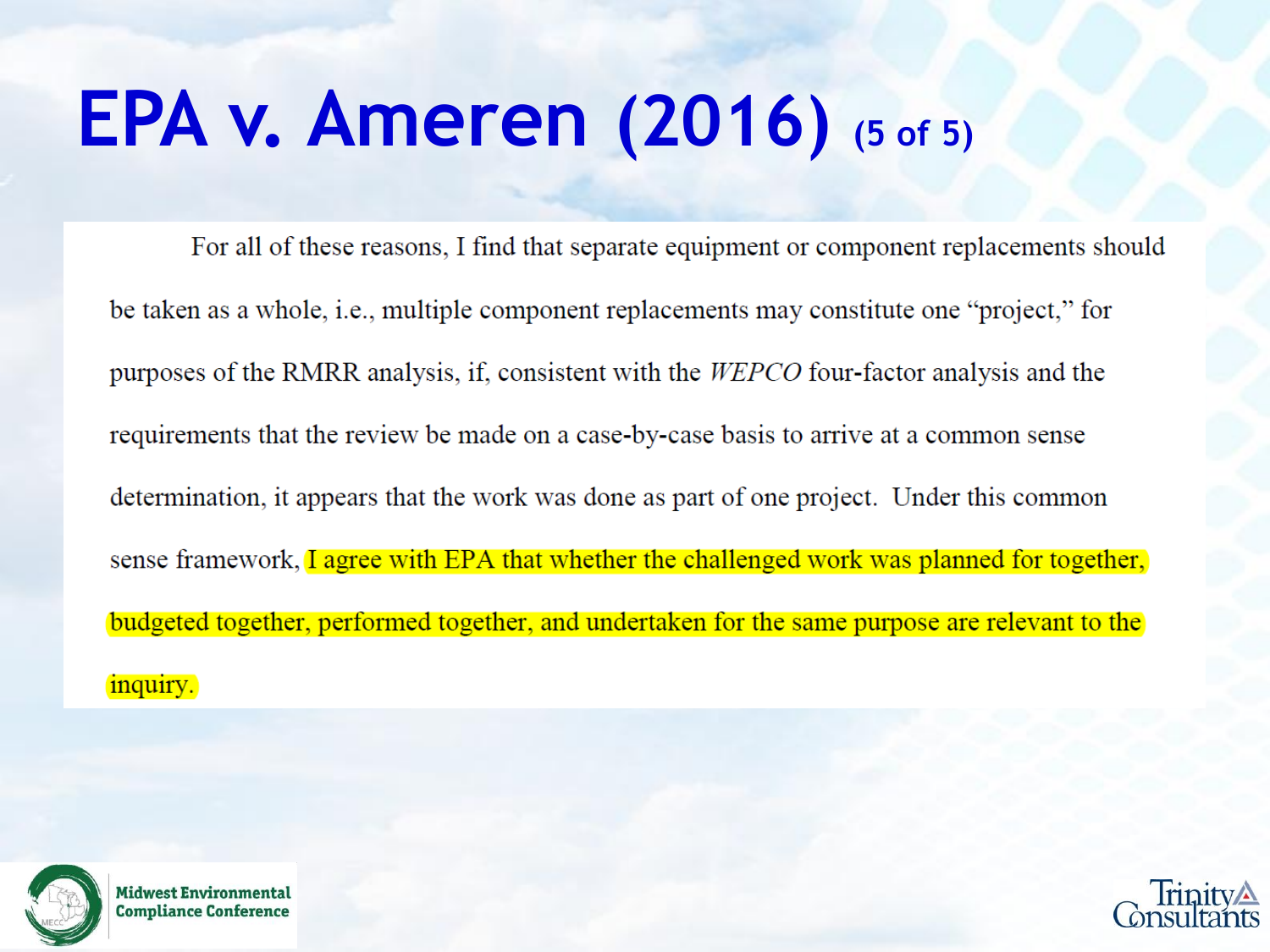### **2. Projected Actual Emissions (PAE) and Use of the Demand Growth Exclusion (DGE)**



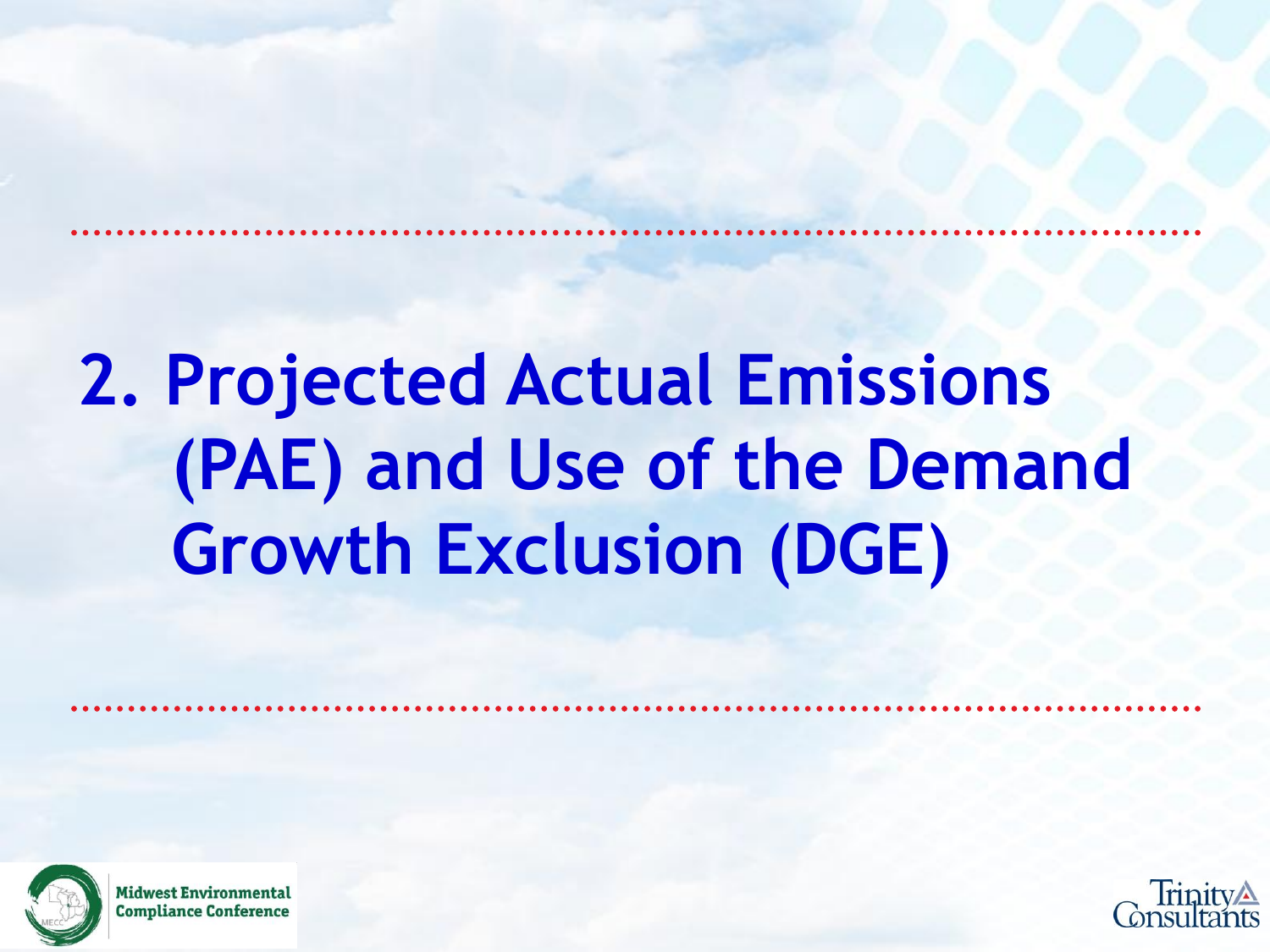# **Could Have Accommodated and Unrelated Exclusion** (1 of 2)

- ˃ Part of the "projected actual emissions" definition [40 CFR 52.21(b)(40)(ii)(*c*)]
- ˃ "Shall exclude…that portion of the unit's emissions following the project that an existing unit
	- *Could have accommodated* during the consecutive 24 month period used to establish the baseline actual emissions …; and
	- that are also *unrelated to the particular project,*  including increased utilization due to product demand growth"
- ˃ These are the two "prongs" of the excluded emissions provision



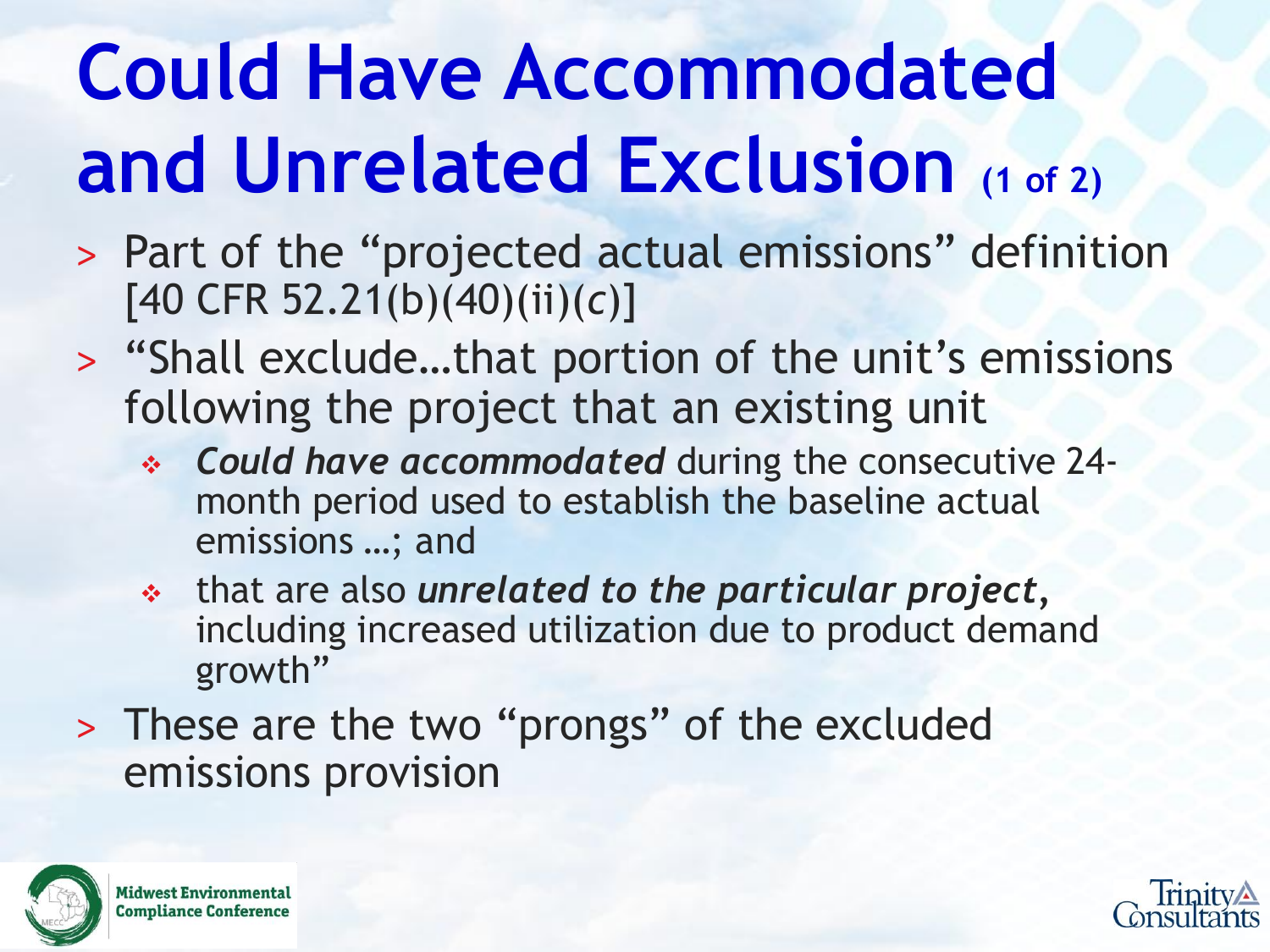# **Could Have Accommodated and Unrelated Exclusion (2 of 2)**

- ˃ Often referred to as the "demand growth exclusion" (DGE) but regulatory language is not specific to demand growth
- ˃ Potential to avoid PSD by limiting emission increase calculation (reducing PAE) to just the effect of the project itself
- > Example:
	- $\div$  Emission Unit A's BAE = 100 TPY (average 24-month actual)
	- $\div$  During one of the 24-baseline months, Unit A's actual emissions = 10 tons/mo (= 120 TPY annualized)
	- One can argue that 20 TPY (120–100) can be "excluded" from any PAE calculation since the unit actually operated at this elevated level (during the chosen baseline period) at a time when the unit (and site as a whole) was clearly not influenced by the new (proposed) project
	- Note: Increasingly it would appear EPA is not satisfied with an across the board assumption that an achieved level of emissions during the baseline period (one month max or similar) *proves* the same level of emissions are "unrelated to the project"



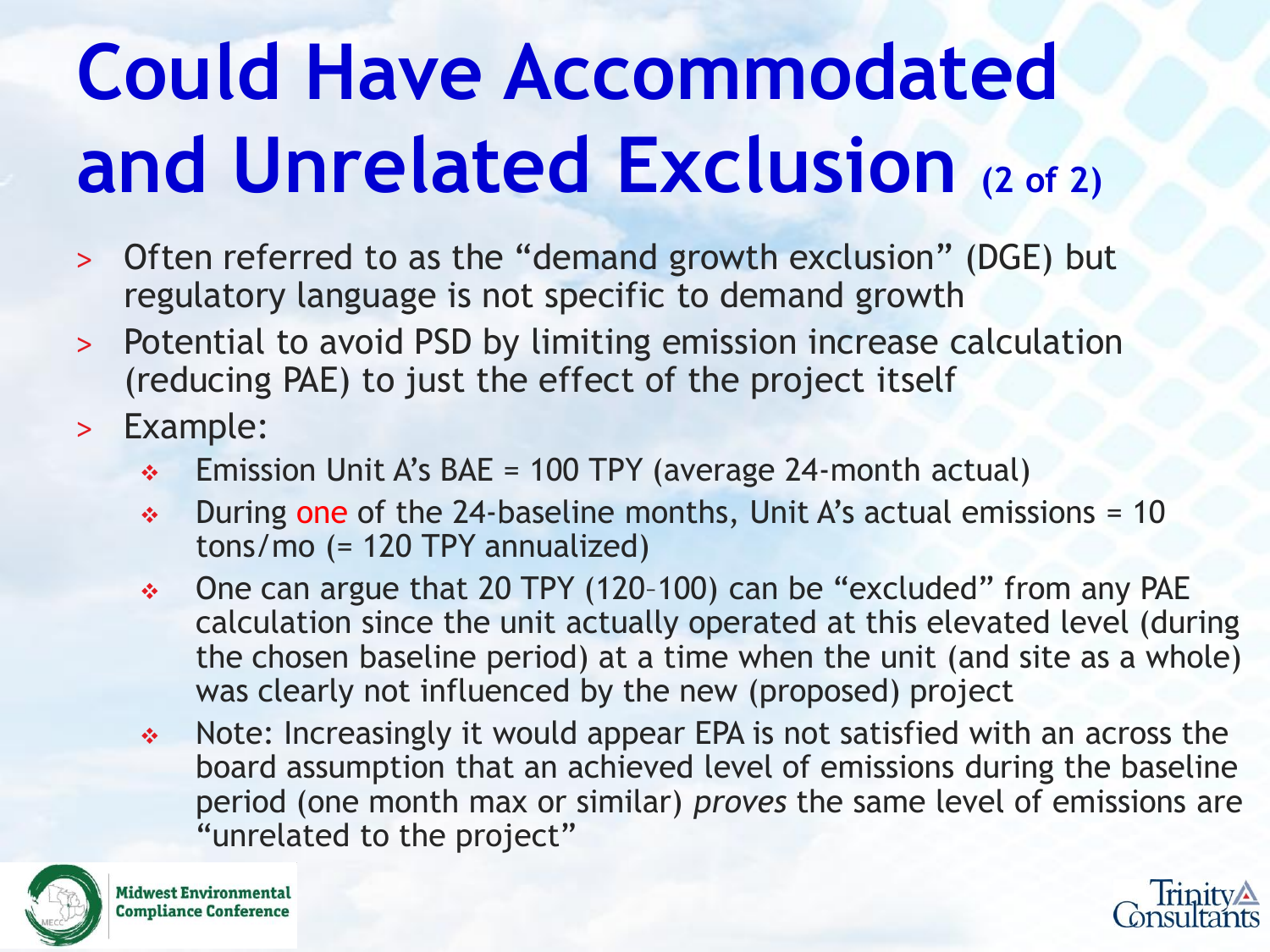### **Could Have Accommodated***…*

- ˃ Be careful not to overestimate the capacity that the emission unit was capable of accommodating
	- Averaging period is annual
		- ♦ Could unit have sustained operation at that capacity for a full year?
		- Did you adjust downward to account for required maintenance
	- Think more broadly than just one emission unit
		- $\bullet$  For a change to the boiler, can the plant actually handle the additional steam production?
		- Can it handle that steam year-round?



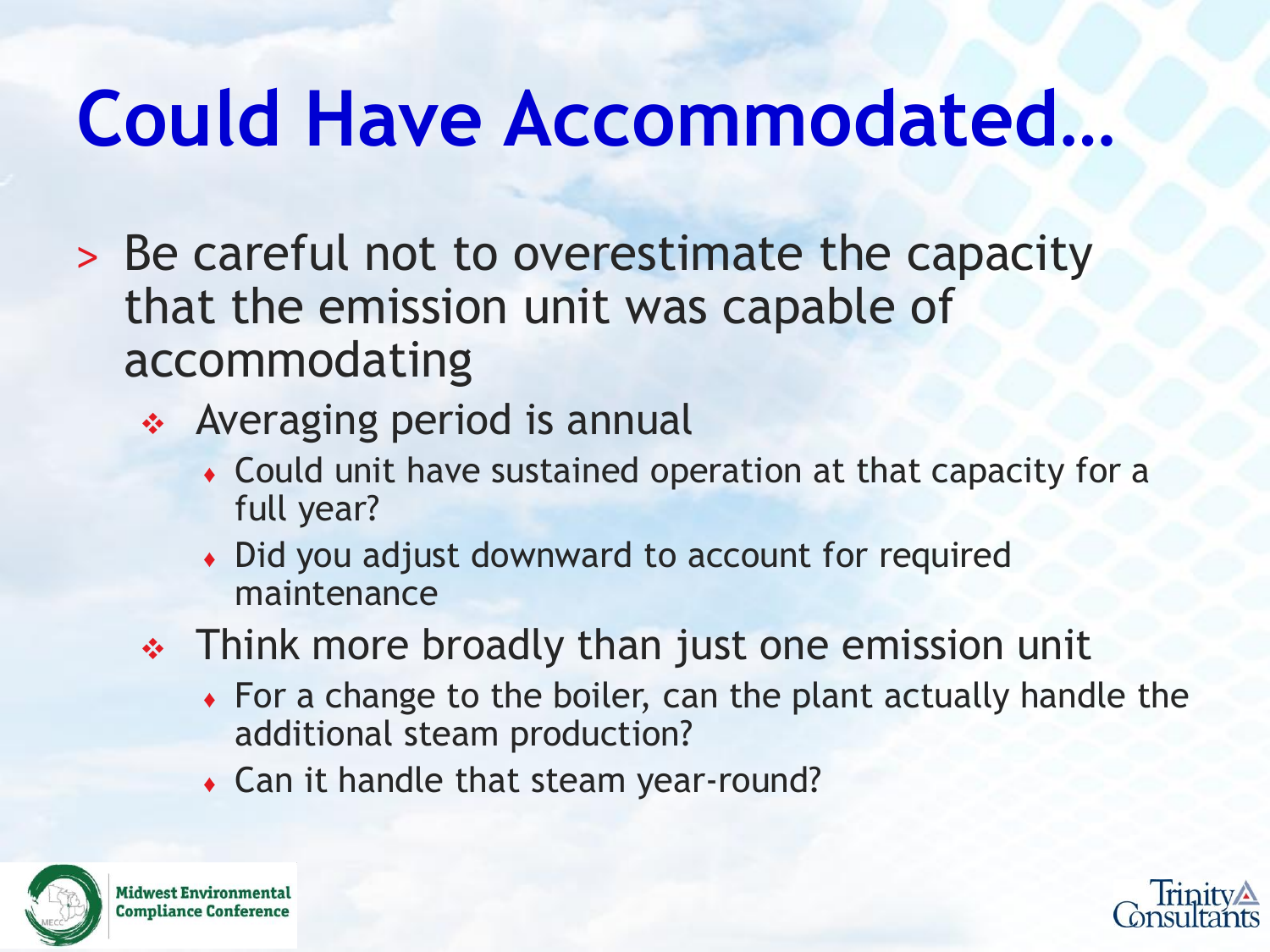# **Unrelated to the Particular Project***…*

#### ˃ Not so simple as it looks

- Prior to the project, how accurate are engineering estimates of what the project will accomplish?
- ◆ How will source be able to demonstrate that an increase in production is not the result of the project?
- \* States have allowed the use of historical "peak" actual emissions to establish the amount "excludable" in the projected actual emissions calculation (best if these emissions occur during the 24-month baseline period)
- ˃ Overall, there is a relative void of EPA guidance for interpreting the rule language



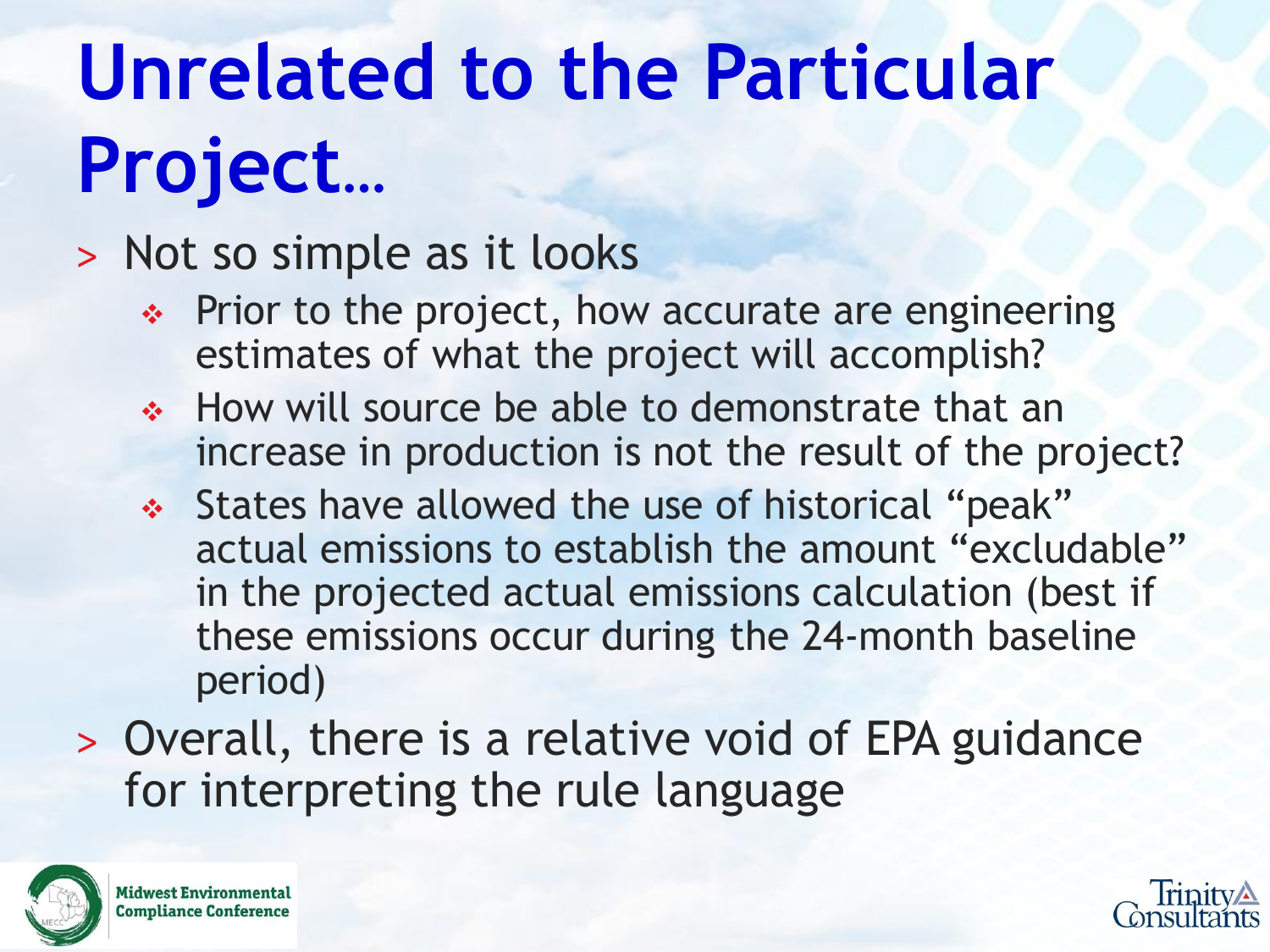### **2002 Rule Preamble**

˃ 67FR 80203 describes the exclusion

˃ "…even if the operation of an emissions unit to meet a particular level of demand could have been accomplished during the baseline period, but the increase is related to the changes made at the unit, then the emissions increases resulting from the increased operation must be attributed to the project, and cannot be subtracted from the projection of the projected actual emissions."



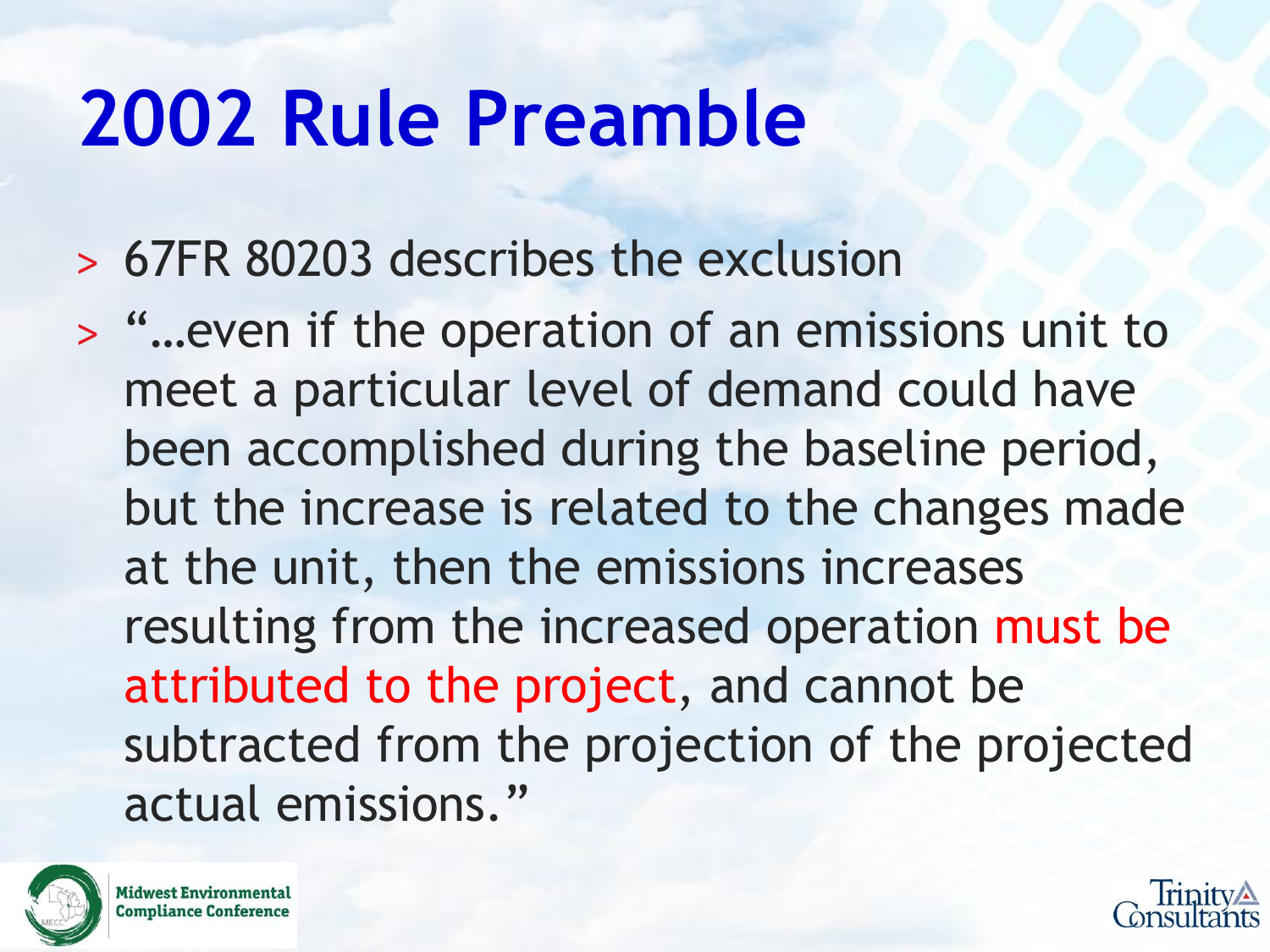# **Could Have Accommodated and Unrelated Exclusion**

- ˃ Increase utilization that follows increases in reliability, lower operating costs or improving other operational characteristics should be attributable to the change
- ˃ Any change that significantly alters the efficiency of a facility must be included in the projected emissions
- ˃ If efficiency improvements are the predominant cause of the emissions increase, then the exclusion does not apply

The bottom-line: Although an emissions unit could have theoretically increased emissions without the project, other factors must be considered before these projected emissions are excluded



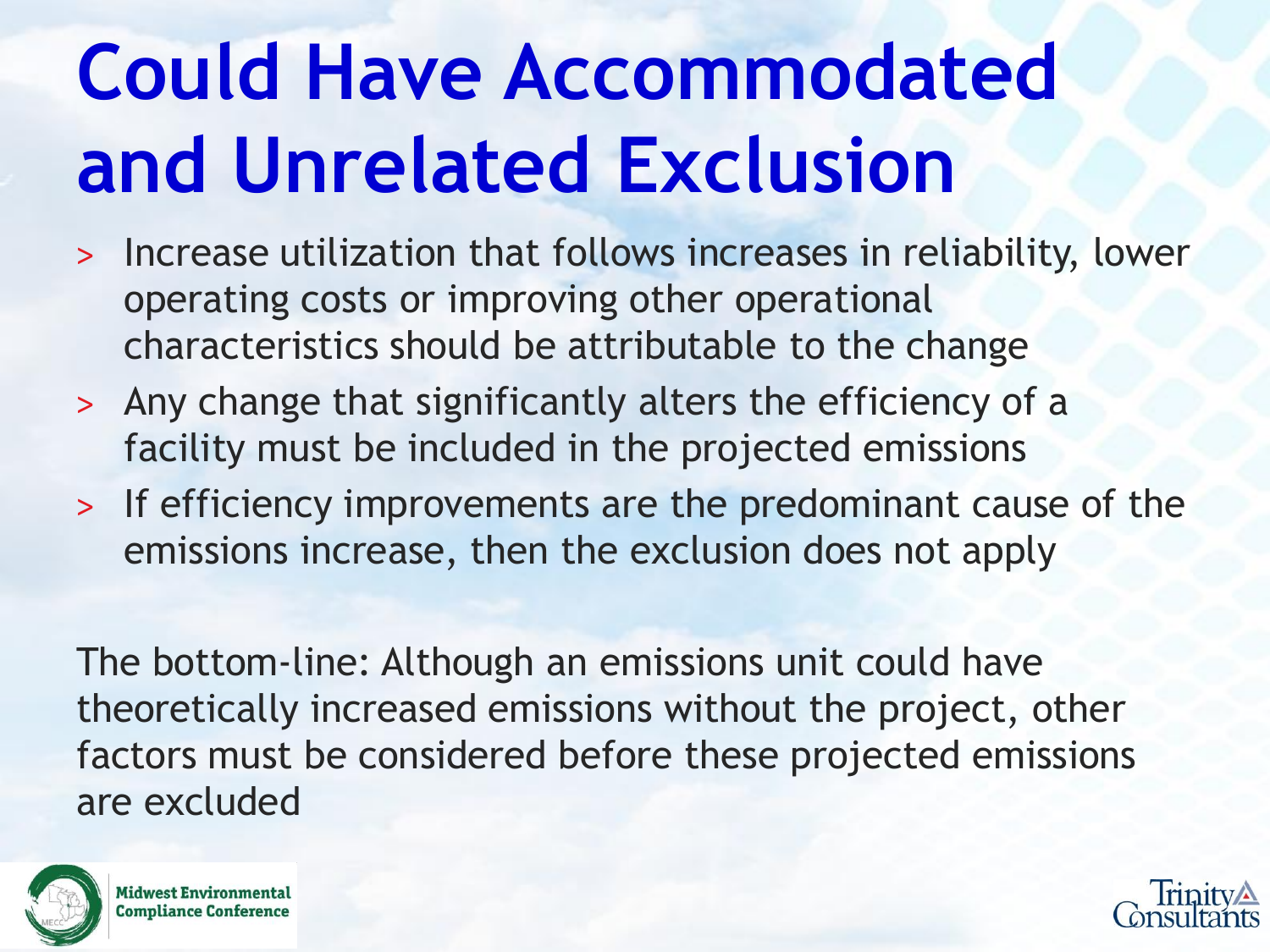# **Could Have Accommodated – EPA Region 3 Letter**

#### ˃ EPA Region 3 letter – April 20, 2010

- "…a facility is permitted to burn coal with a sulfur content up to two percent but actually burns coal with one percent sulfur during the baseline period. The company bases the projected actual emissions on continuing to burn one percent sulfur coal. Emissions that can be excluded would be limited to emissions associated with burning one percent coal, regardless of the limit that would allow them to burn a higher sulfur coal."
- "In other words, the emissions that "could have been accommodated" are not defined by all the many different operating conditions that could have occurred during the baseline period; rather emissions that may be excluded are limited by the proposed operating conditions used to project emissions into the future."
- [www.epa.gov/Region7/air/nsr/nsrmemos/psdanalysis.pdf](http://www.epa.gov/Region7/air/nsr/nsrmemos/psdanalysis.pdf)



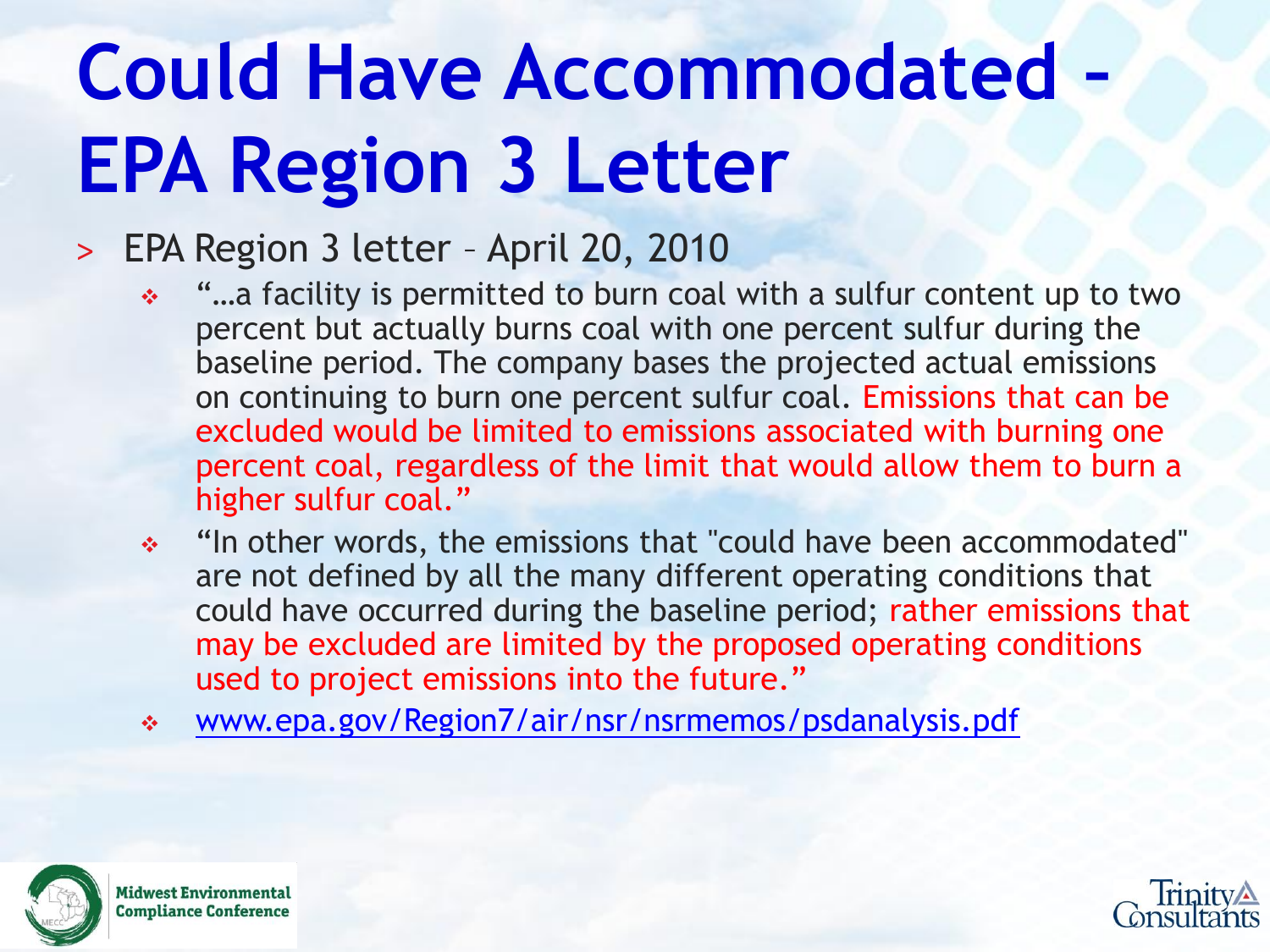# **EPA v. DTE (2013) (1 of 2)**

˃ DTE construction project in March 2010

- **↑ \$65 million project**
- Before DGE, PAE BAE increase calculated at 3,700 tpy NOx, 4,096 tpy  $SO<sub>2</sub>$
- All of emissions increase was due to demand growth
- Calculations submitted to agency … "no reasonable possibility project results in a significant emissions increase"
- > EPA enforcement action "project constitutes a major modification"
- ˃ Summary judgment, per district court, said "whether the projects at issue constitute a major modification is premature because EPA may pursue enforcement if and when post-construction monitoring shows a need to do so." EPA appeals.
- > 6<sup>th</sup> Circuit court of appeals reverses and remands. Why?





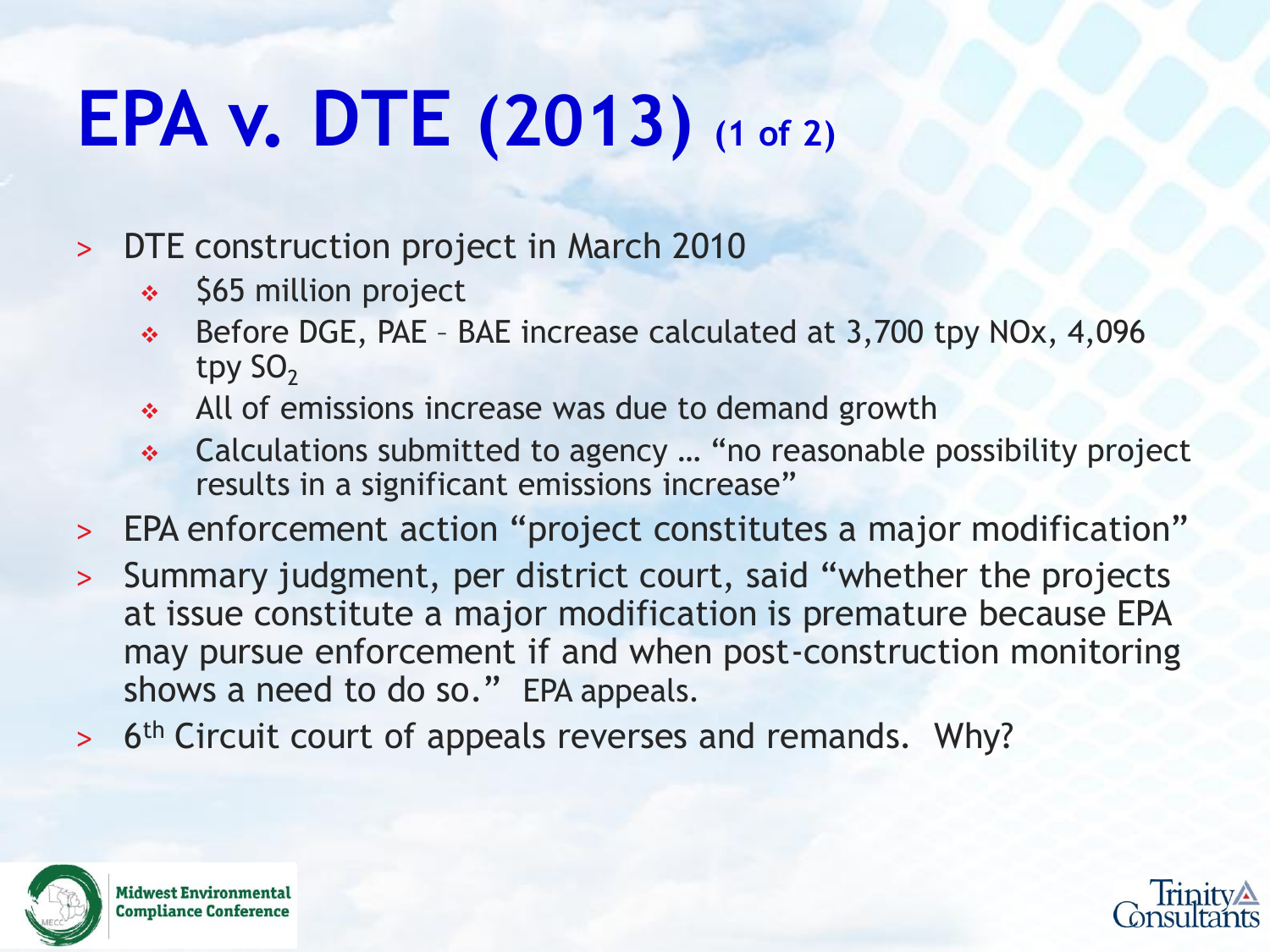# **EPA v. DTE (2013) (2 of 2)**

- ˃ "A preconstruction projection is subject to an enforcement action by EPA to ensure that the projection is made pursuant to the requirements of the regulations."
	- A dissenting justice noted: "Does this allow EPA to initiate enforcement proceeding to challenge a source's projections?"



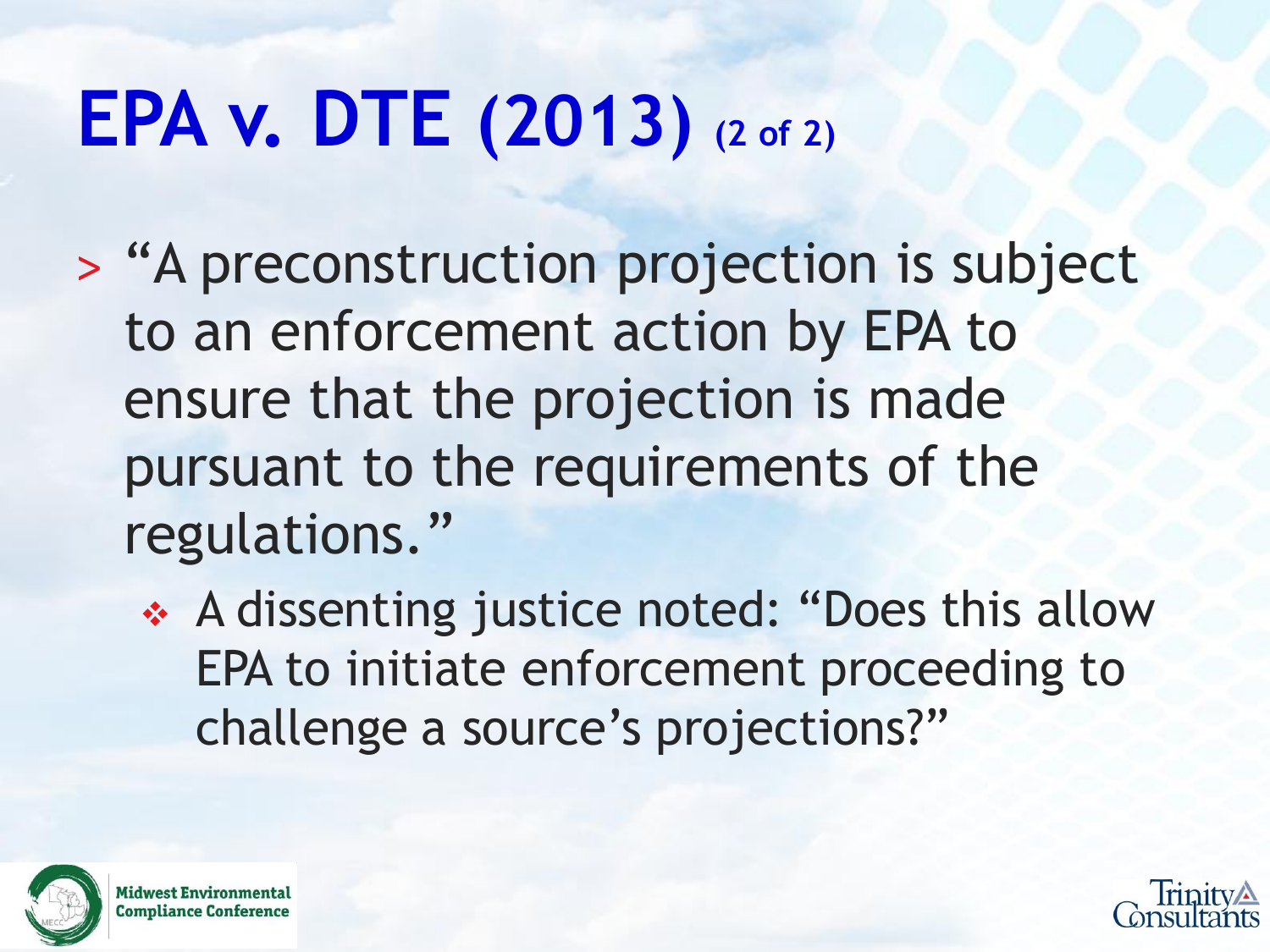### **EPA v. Ameren (2016) (1 of 4)**

#### ˃ The DGE motions questioned:

- 1. How to determine whether the physical changes would have caused a significant net emissions increase, and if so, whether any of the increased emissions may be excluded from review under the "demand growth exclusion"?
- 2. Which party bears the burden to establish the demand growth exclusion applies?
- ˃ EPA also wanted a summary judgment ruling that Ameren has failed to establish that the demand growth exclusion applies (Judge denied that request; will be settled at trial)



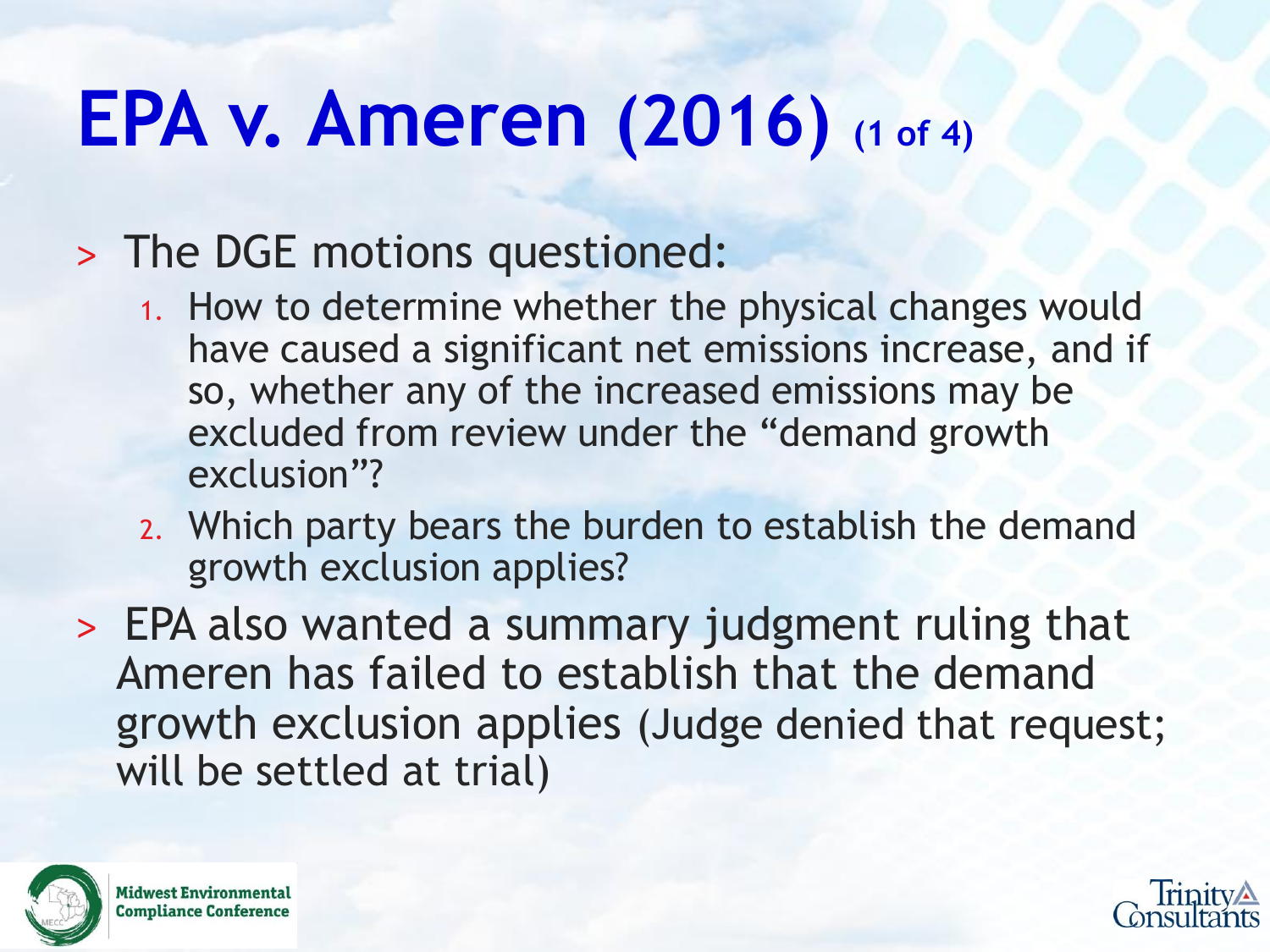### **EPA v. Ameren (2016) (2 of 4)**

The parties dispute how to interpret the language of the demand growth exclusion. Ameren argues that, "[c]onsistent with the longstanding interpretation and application of the Demand Growth Provision by EPA's permitting arm, when determining causation, if a unit had available but unused production capacity during the baseline period before a project, emissions associated with the use of such available capacity after the project are unrelated to the project." [#552] at 2. In essence, Ameren argues that "unrelated" means any emissions increases a unit could have accommodated at baseline. EPA argues that such an interpretation impermissibly collapses the two prongs of the demand growth exclusion into one, and makes the entire second prong ("and that are also unrelated to the particular project, including any increased utilization due to product demand growth") superfluous.



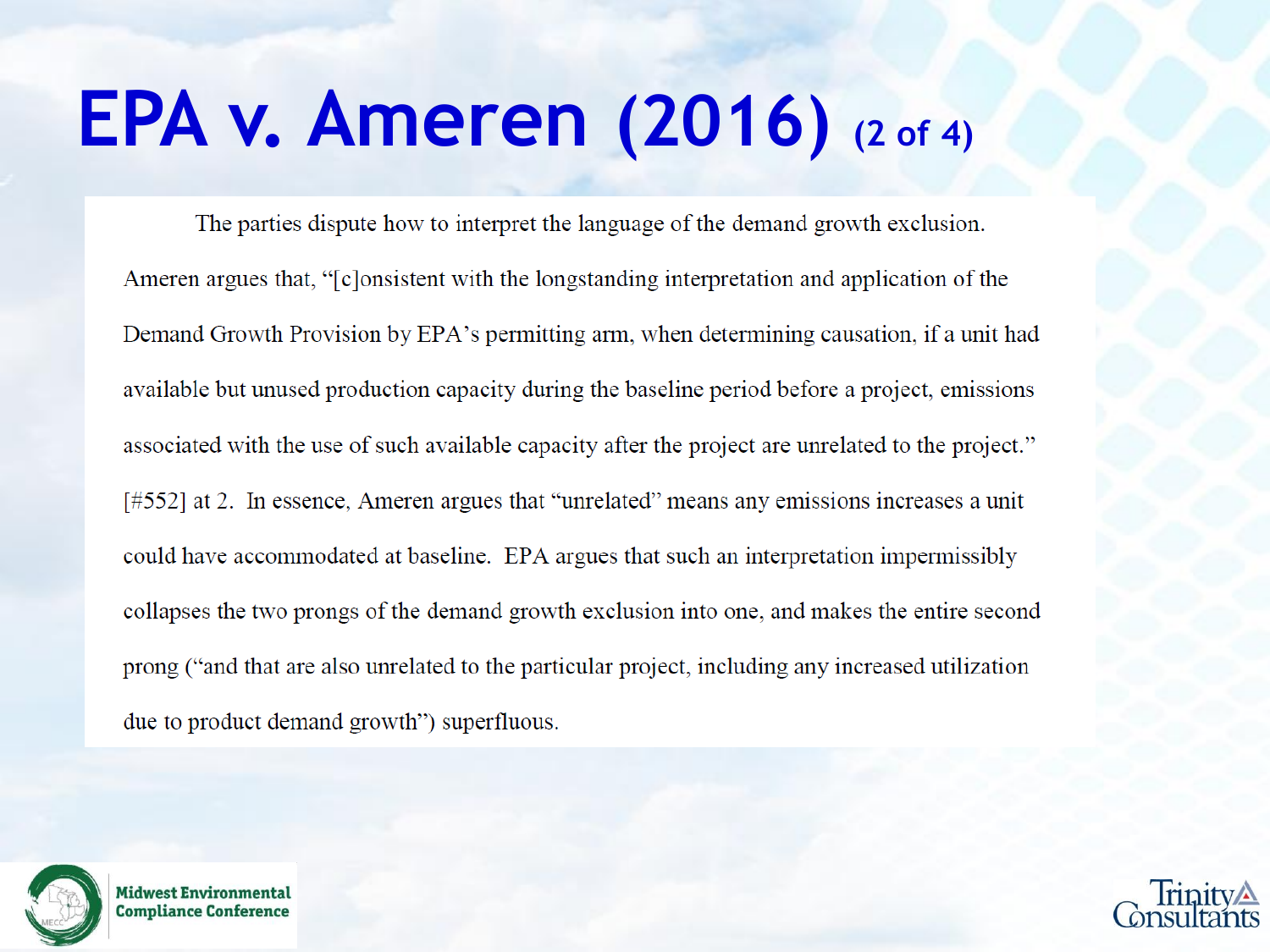### **EPA v. Ameren (2016) (3 of 4)**

#### ˃ Judge agreed with EPA writing:

- \* "The difference between the two prongs of the demand growth exclusion – and in particular how to determine if emissions increases are "related" to a project – can perhaps be best understood by looking at different fact scenarios."
	- 1. "If Ameren ran its units more often after the projects just because demand grew, for example, then we can easily say that any increased emissions were unrelated to the projects."
	- 2. "Likewise, if emissions increased because of changes in weather patterns or in the type of coal being used, those increased emissions would probably not be related to the projects."
	- 3. "However, if emissions increase because a project enables the unit to meet previously unmet demand during peak hours, for example, those emissions increases are likely related to the project and therefore do not qualify for the demand growth exemption."



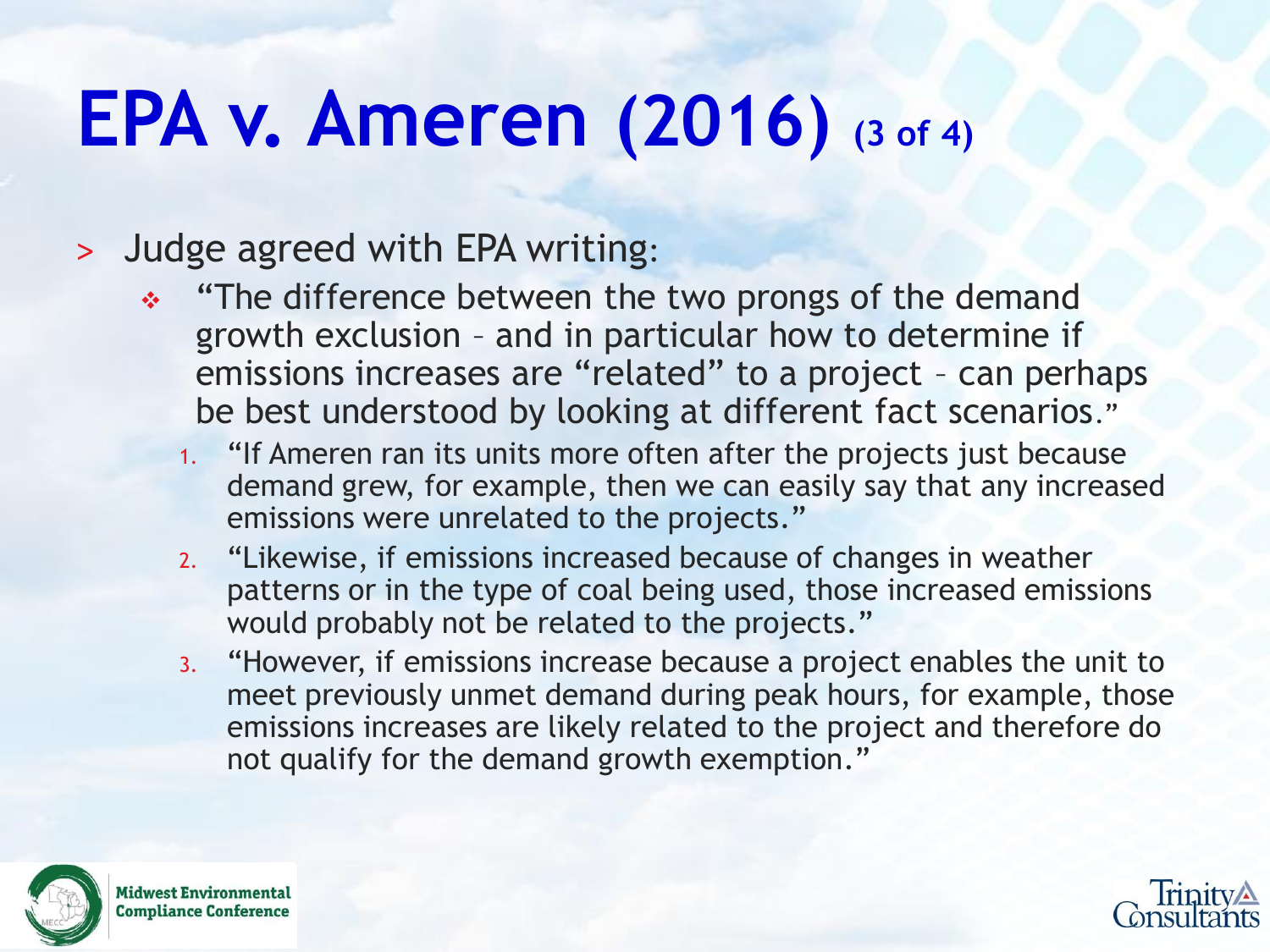### **EPA v. Ameren (2016) (4 of 4)**

<sup>17</sup> EPA analogizes this scenario to that of a popular restaurant. A popular restaurant might be packed during lunch and dinner hours, operating at full capacity, with all of its tables full. But in the off-peak dining times, say around 3 p.m., very few of its tables will be full and the restaurant operates at much less than full capacity. Let's assume that the restaurant, if it had full tables all day every day, including during non-peak hours, could serve 100 customers each day. But in reality the restaurant only serves 85 customers per day because of the less-utilized off-peak hours. If the restaurant makes renovations that allow it to serve more customers during the peak hours, and starts serving 95 customers each day, we have to ask why they are serving the additional customers. Is it just a coincidence and more people suddenly started coming in the off-peak hours when unused capacity was always available? Or are those 10 new customers being served during peak hours only because the renovations allowed the restaurant to serve them? In the former example, the additional customers are being served for reasons unrelated to the renovations and they would likely be excluded under the demand growth exemption; but in the latter example, the additional service is related to the modifications and would not be exempted. As counsel for EPA phrased it, "the question is did they have that capacity when it mattered, when people want to eat, when they want to come into the restaurant and sit down; or were they booked up?" Summ, J. Tr. [#707] at 118, lns. 8-11.



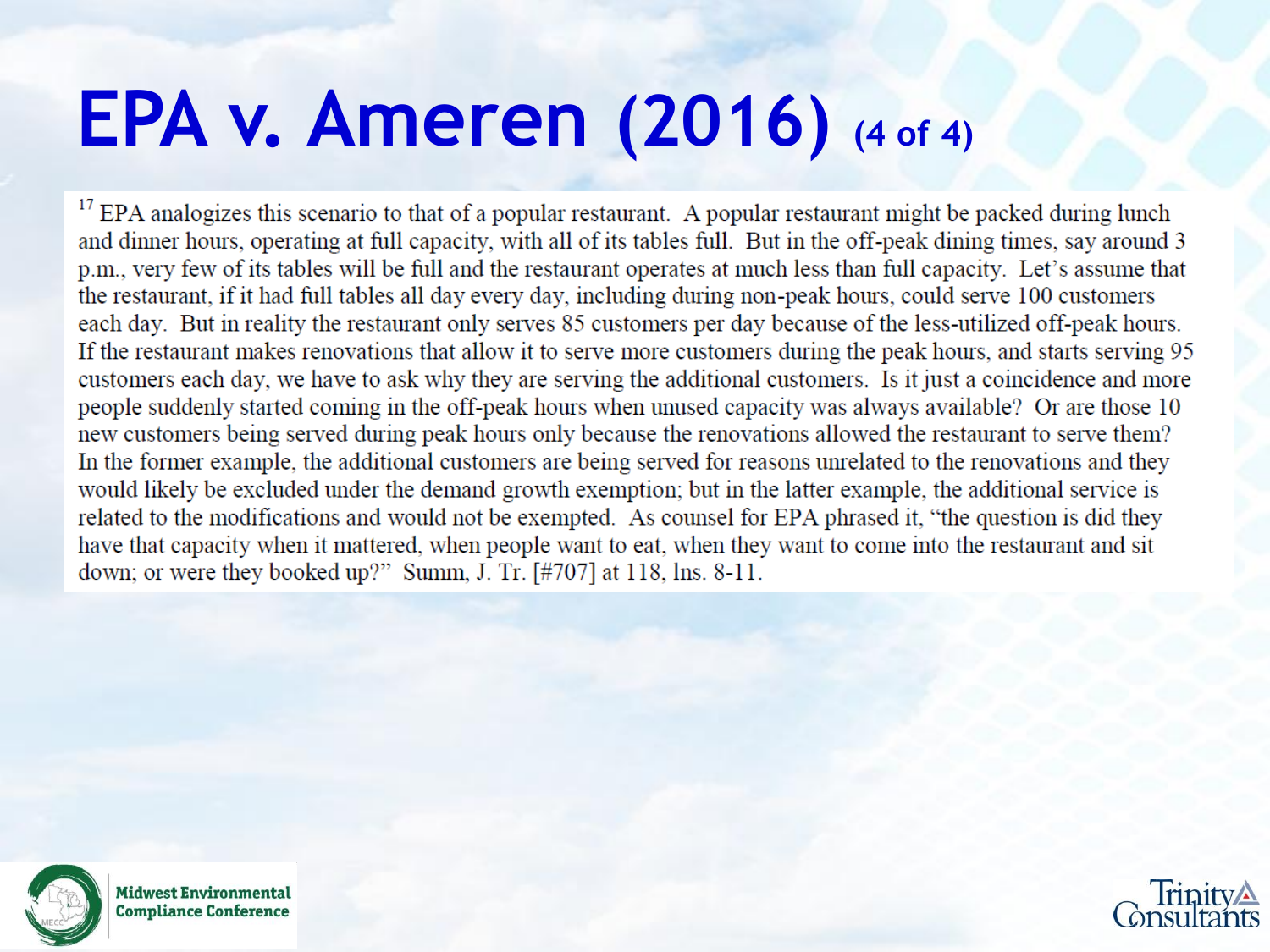# **What to Remember Regarding Use of DGE**

- ˃ The demand growth exclusion requires a showing that:
	- \* The unit "could have accommodated" the emissions at baseline; and
	- That those increases were unrelated to the project
- ˃ The two prongs are distinct
	- "Satisfying the "could have accommodated" prong is necessary but not sufficient to justify application of the exclusion, and emissions that "could have been accommodated" at baseline are not per se "unrelated"
- ˃ The source carries the burden of proving the DGE exception applies
- ˃ Agency retains the burden to prove the source should have expected the projects to cause an increase in emissions